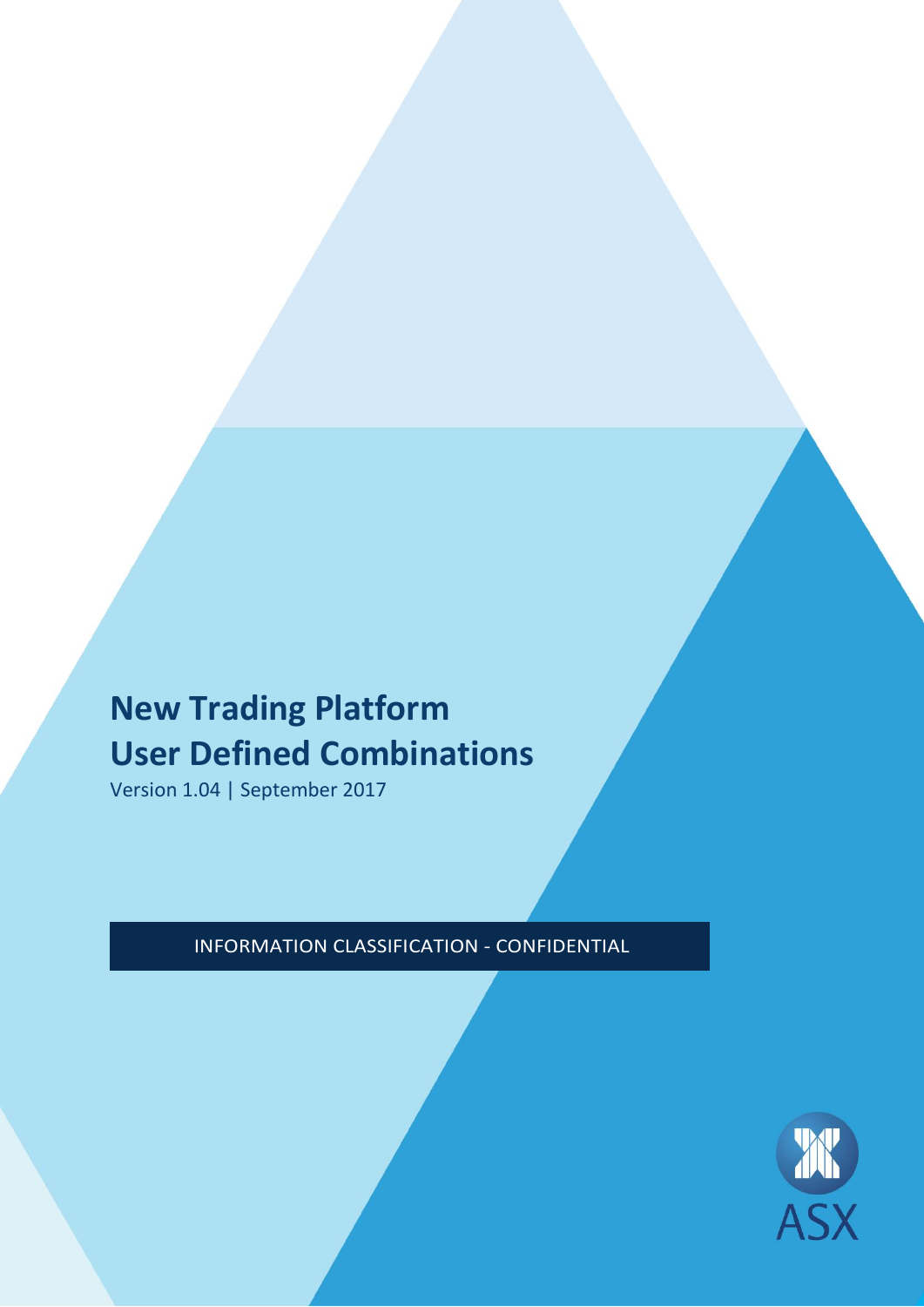### **Table of Contents**

| 1.  |         |  |  |  |  |
|-----|---------|--|--|--|--|
|     | 1.1.    |  |  |  |  |
|     | 1.2.    |  |  |  |  |
|     | 1.3.    |  |  |  |  |
| 2.  |         |  |  |  |  |
| 3.  |         |  |  |  |  |
| 4.  |         |  |  |  |  |
|     | 4.1.    |  |  |  |  |
| 5.  |         |  |  |  |  |
|     | 5.1.    |  |  |  |  |
| 6.  |         |  |  |  |  |
| 7.  |         |  |  |  |  |
|     | 7.1.    |  |  |  |  |
| 8.  |         |  |  |  |  |
|     | 8.1.    |  |  |  |  |
| 9.  |         |  |  |  |  |
| 10. |         |  |  |  |  |
| 11. |         |  |  |  |  |
| 12. |         |  |  |  |  |
|     |         |  |  |  |  |
|     | 12.1.1. |  |  |  |  |
|     | 12.1.2. |  |  |  |  |
|     | 12.1.3. |  |  |  |  |
|     | 12.1.4. |  |  |  |  |
|     | 12.1.5. |  |  |  |  |

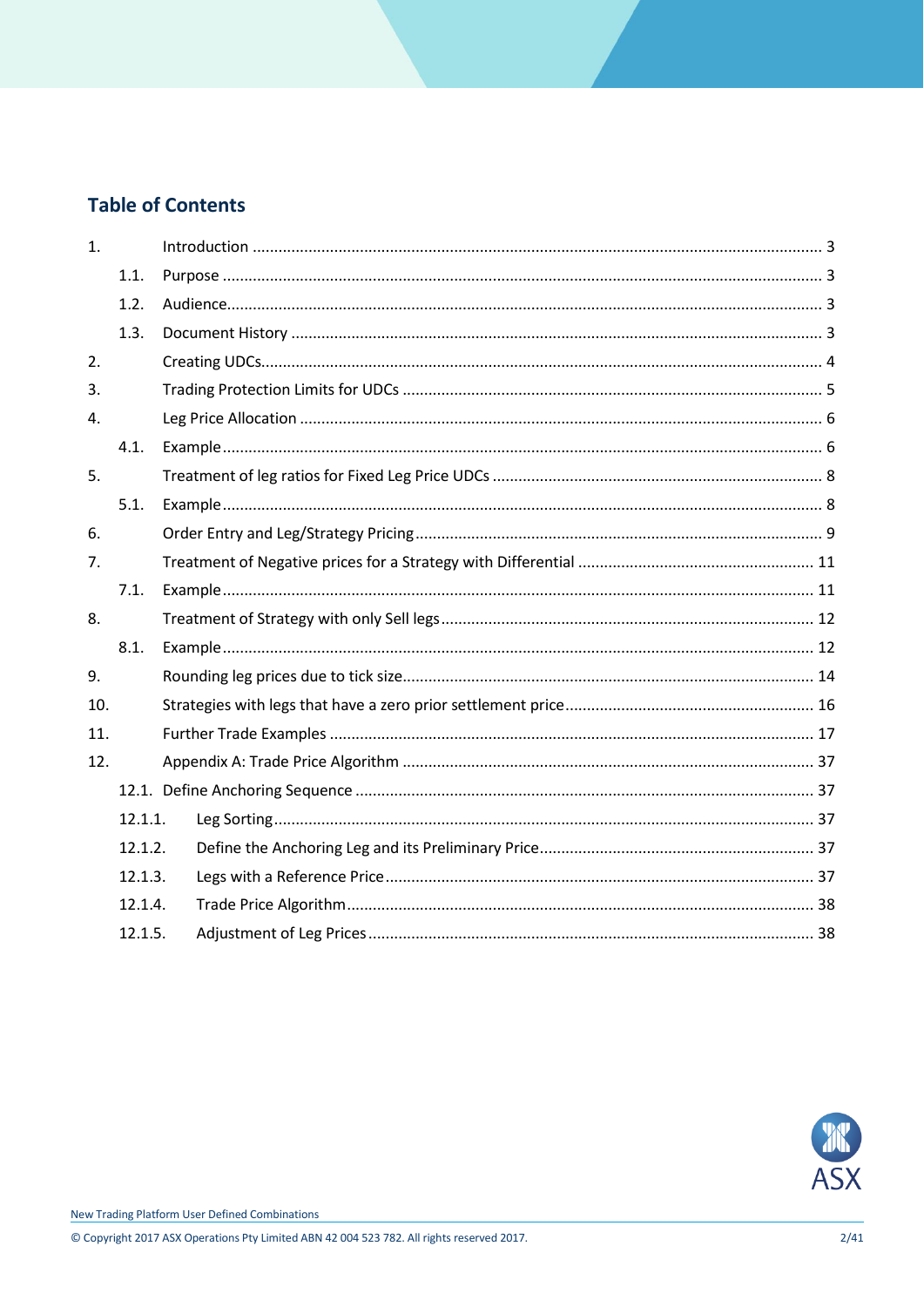### <span id="page-2-0"></span>**1. Introduction**

User Defined Combination (UDC) functionality provides for the execution of multi-legged strategies that are not offered as exchange defined combinations. A UDC can be created with 2 to 6 unique legs. UDCs can be price as a total net premium, or the user may fix the price of one leg of the strategy.

Customers should ensure they have read and understood the procedures for the creation and execution of UDCs as part of the Trading Rules.

#### <span id="page-2-1"></span>1.1.Purpose

This document aims to provide insight and market examples of how UDCs behave; specifically with regard to the following:

- Net price calculation with a ratio 1:1
- Net price calculation with a variable ratio
- The use of a fixed price leg
- The pricing of a UDC with a fixed leg

#### <span id="page-2-2"></span>1.2.Audience

This document is intended to provide ASX 24 Participants and Software Vendors with sufficient information to help them implement logic and to understand how different strategies can be created and traded using the UDC functionality.

#### <span id="page-2-3"></span>1.3.Document History

This document has been through the following iterations:

| <b>Version</b> | <b>Date</b>    | <b>Description</b>                                           |
|----------------|----------------|--------------------------------------------------------------|
| V1.01          | June 2016      | First release                                                |
| V1.02          | February 2017  | Including section 2: Creating UDC's                          |
| V1.03          | June 2017      | Refinement and inclusion of examples across<br>product types |
| V1.04          | September 2017 | Service Release 1 functionality inclusions                   |

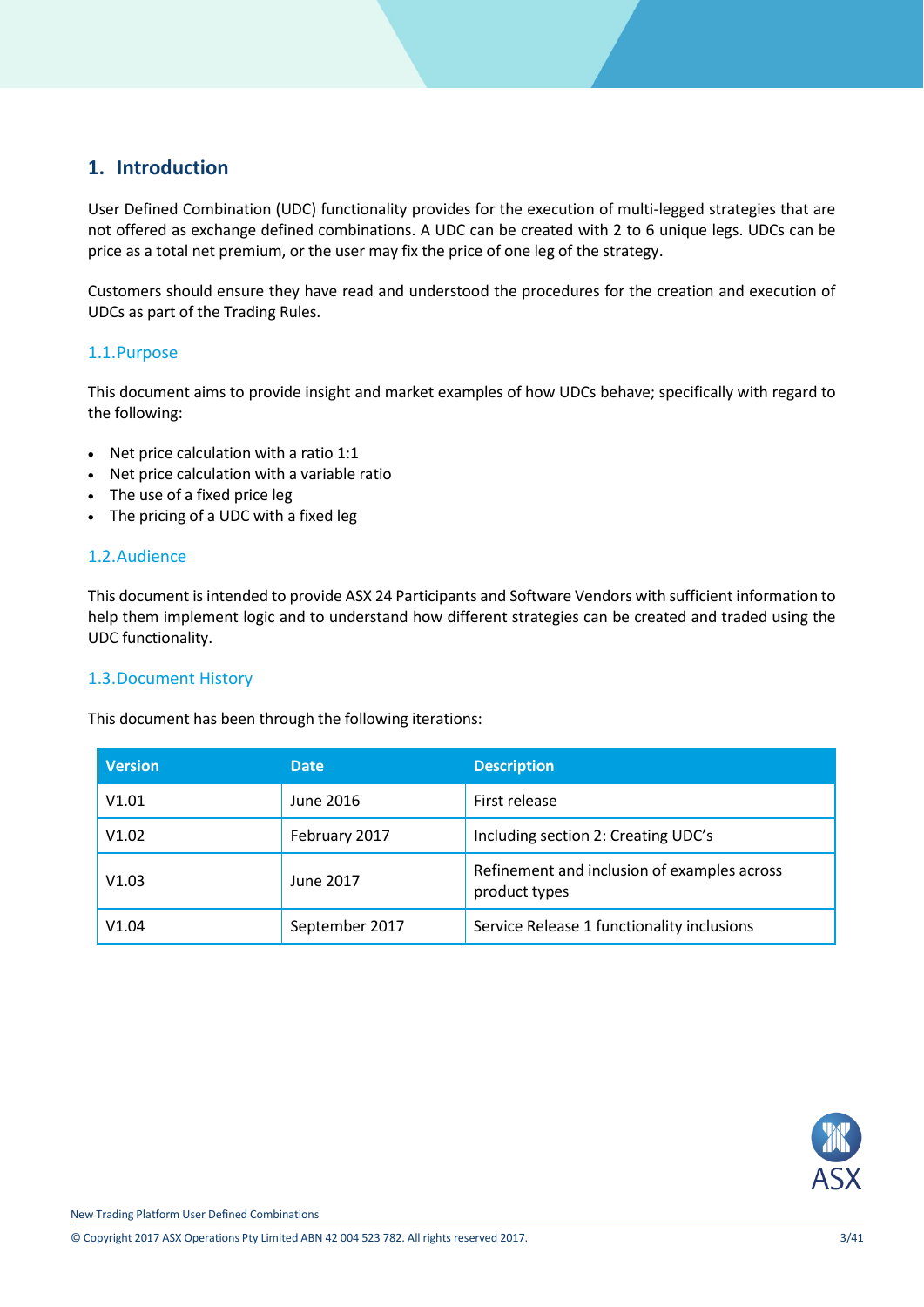### <span id="page-3-0"></span>**2. Creating UDCs**

To create a UDC the Trading Participant must consider:

- The underlying instrument legs; up to 6 futures and/or option instruments may be included in a UDC.
- Where appropriate, the ratios between the legs; UDC ratios will always be reduced to the lowest common denominator, the maximum ratio available is 1:150.
- The pricing model:
	- o Net price between legs; or
	- o Fixed leg pricing
	- o For combination strategies including both futures and options, fixed leg price. Where the option component of such a strategy has multiple option strikes, the remaining price will be at a net price. **The fixed leg price is not included in the net price of the strategy** – only the legs traded as a net price should be taken into account when considering the price when entering an order for the strategy.
- The underlying legs are quoted in the same currency, are in the same trade date and at least one of the non-fixed legs has a prior settlement price.
- Outright futures and/or options legs only, i.e. a UDC cannot reference another UDC nor reference another Exchange Defined Combination, these include: Strips, Packs, Bundles, Intra and Inter-Commodity Spreads.
- Different underlying legs, a user cannot buy and sell the same contract leg of a UDC as part of the strategy.
- $\bigcirc$

#### **Note**

Users of software applications that mass release UDC requests should be cognisant of market openings and other busy periods to avoid bystander impact to other users of the market.

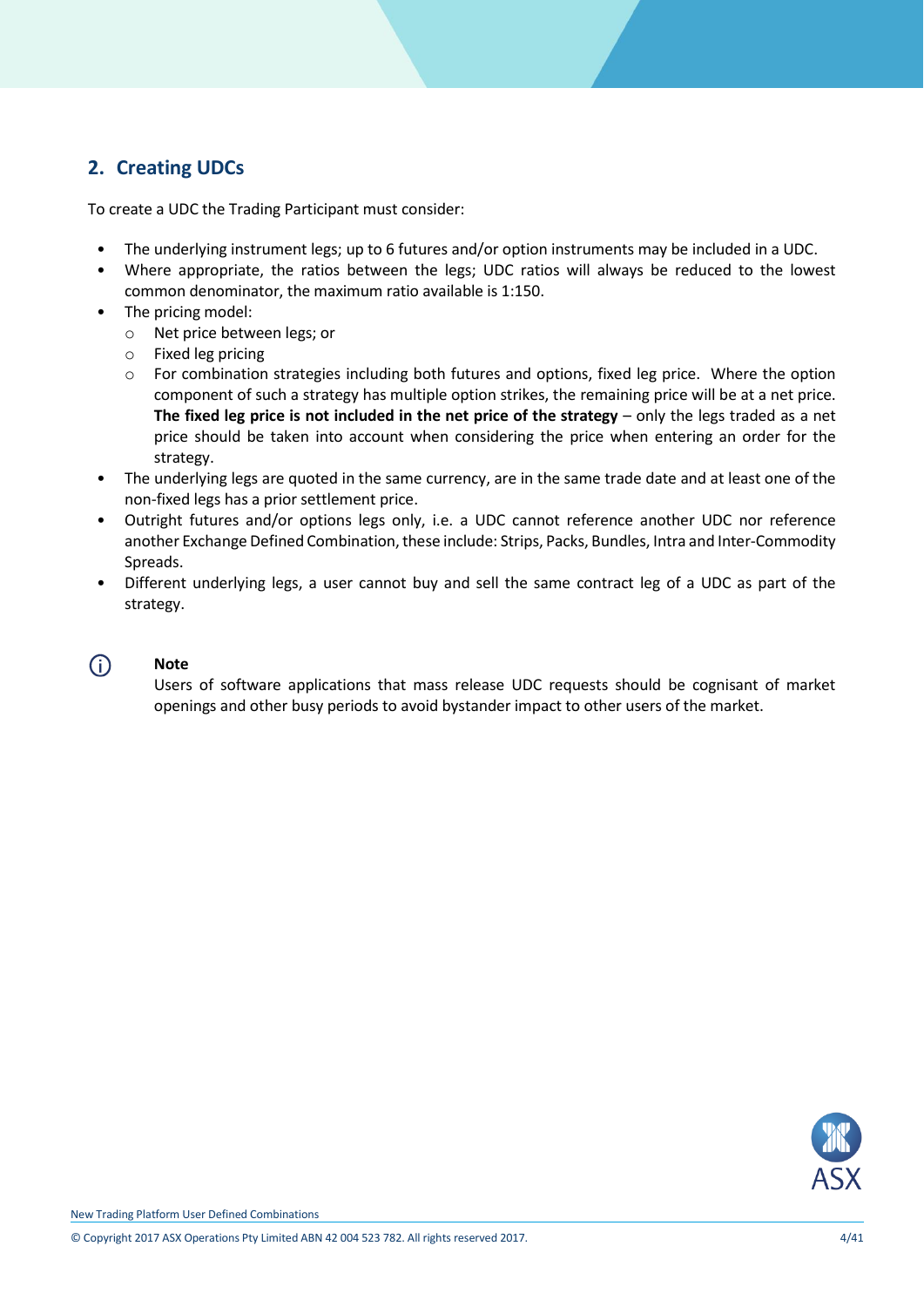## <span id="page-4-0"></span>**3. Trading Protection Limits for UDCs**

All market segments appear for selection in TPL setting groups however limits are only effective for single instruments and exchange defined spreads. TPL settings will **not** affect order entry on UDCs.

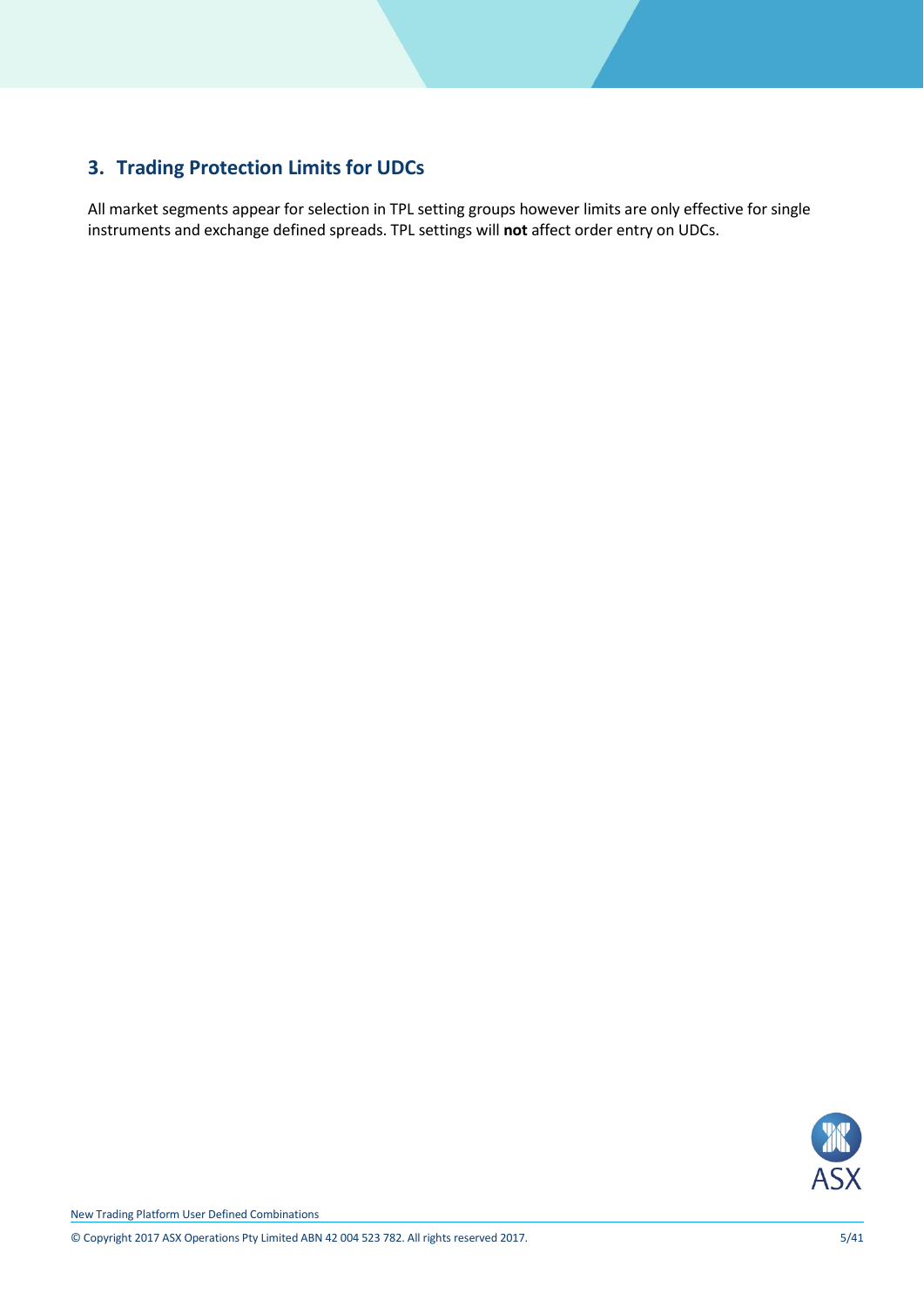### <span id="page-5-0"></span>**4. Leg Price Allocation**

The matching engine uses a set of complex and iterative pricing rules to determine the leg prices when a combination order is matched against other combination orders. The algorithm is attached as an appendix to this user guide.

#### <span id="page-5-1"></span>4.1.Example

The following example is an executed Strangle where both the underlying legs have had previous traded prices in their outright markets in the same session:

Let's consider the example strategy, **XTM7 96.900 Put / 97.100 Call Strangle.** 

Let's assume that the options contract are liquid and have a last trade price in the XTM70097100C of 0.040, and the XTM70096900P of 0.035.

In this scenario, the UDC has a NET bid of 0.075 in the book and a NET offer at 0.075 which will create a trade in the strangle at 0.075. The allocated leg prices would be 1 XTM7 97.100 Call option @ 0.040 and 1 XTM7 96.900 Put option at @ 0.035, to give a net price of 0.075. Since the contracts are liquid and have a last traded price in the session, the allocated leg prices would be reflective of the current underlying market.

Consider another scenario for the same Strangle strategy where the underlying options contract are less liquid and have no relevant market data in the outright market for the session.

Let's assume that:

 The call and put option contracts are illiquid, with no Last Trade Price and no current bid/ask in the outright market at the time of the UDC's execution.

The prior settlement prices for these option contracts are stale and do not reflect fair market value.

The prior settlement price for the contracts are: XTM7 = 97.000, XTM70097100C = 0.020, and XTM70096900P = 0.020 respectively.

If the underlying market moves and the strangle is now worth a net price of 0.070 – Buy 1 XTM7 96.900 Put option and Buy 1 XTM7 97.100 Call option, upon execution the put will be allocated a price of 0.020 and the call would be allocated a price of 0.050.

To ensure the allocated leg prices are closer to fair value, participants can create a UDC with one leg at a fixed price.

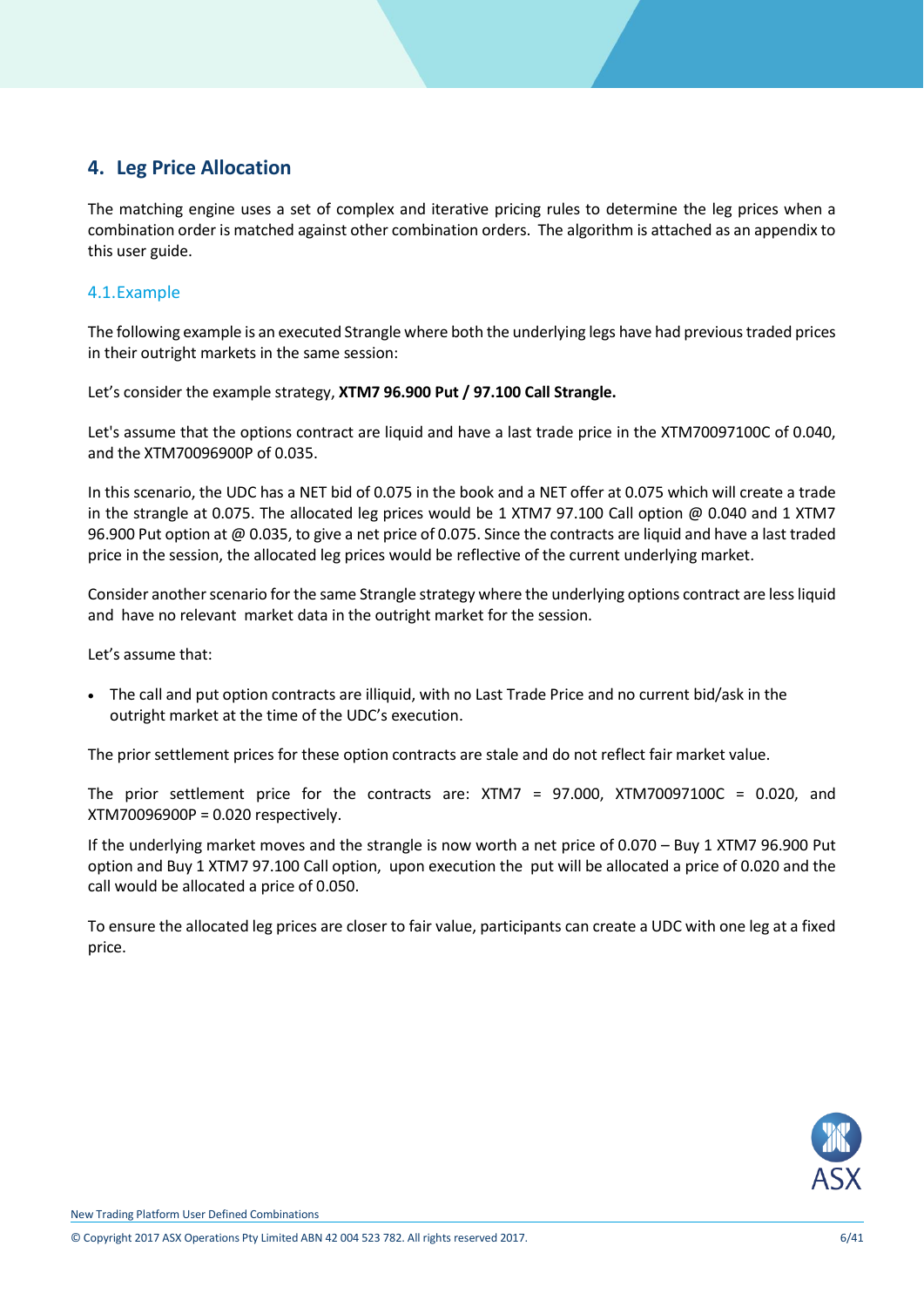Consider the example of a Strangle with a Fixed leg price strategy below:

We want to trade this strategy at 0.075 points in total and we want the Call leg to trade at 0.035 points, to create this UDC, the user must enter the following:

Step 1 – create UDC

- Leg 1 Buy 1 XTM7 97.100 Call option **Fixed Leg** price of 0.035
- Leg 2 Buy 1 XTM7 96.900 Put option (create UDC)

To enter a Bid with an effective price of 0.075 in the strangle, the user must now enter a bid of 0.040 in the order book …… this is reflective of the non-fixed leg price which will be quoted as 0.040 in the onscreen UDC market.

Upon execution, the trade in the fixed price UDC at 0.040 provides a leg allocation of 1 XTM7 97.100 Call option **@ 0.035** (fixed price) and 1 XTM7 96.900 Put option at **@ 0.040.**

Alternatively, the user could fix the put leg at 0.040 points and keep the floating leg of the call at 0.035 points which would effectively give the same leg price allocation.

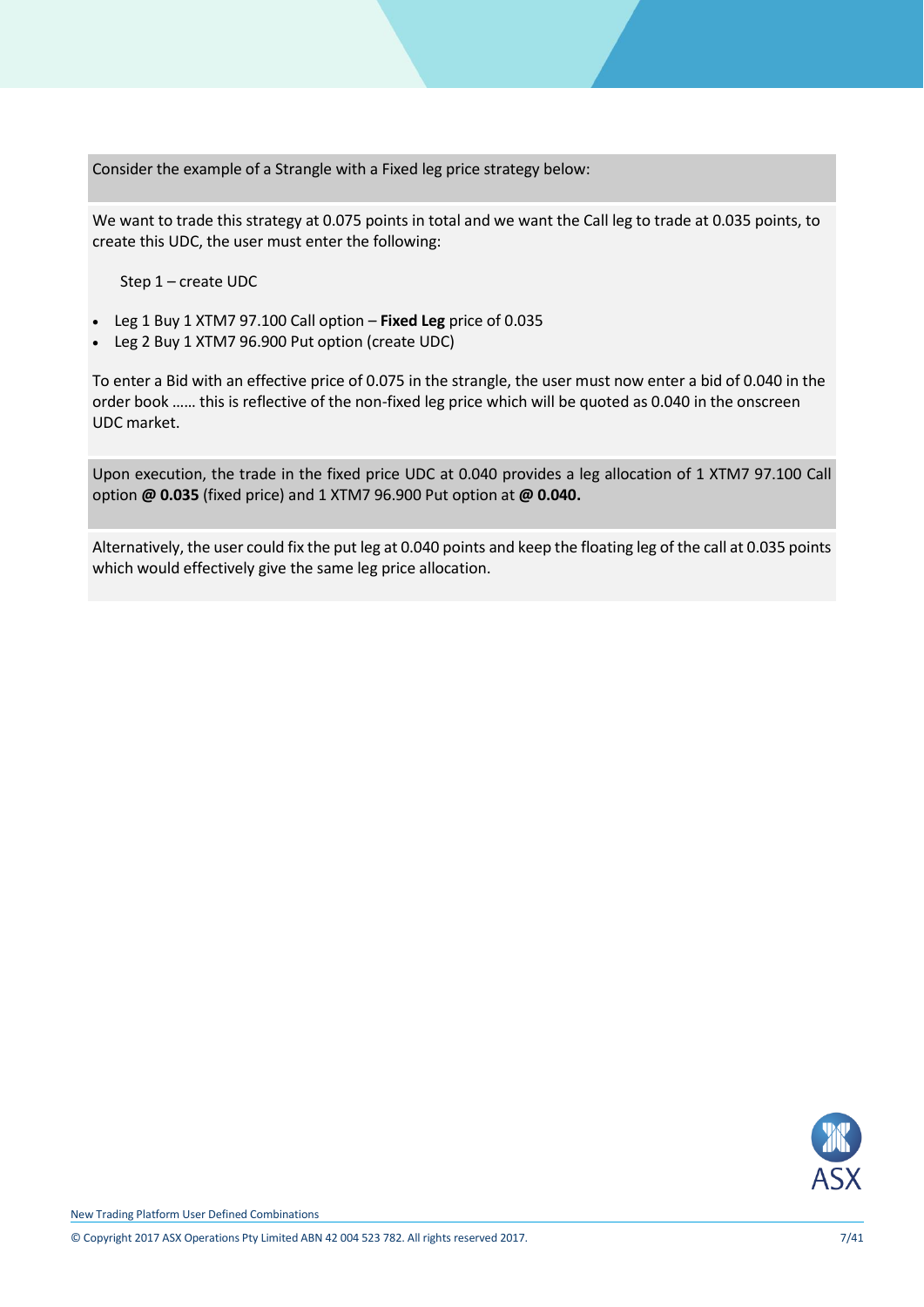### <span id="page-7-0"></span>**5. Treatment of leg ratios for Fixed Leg Price UDCs**

Fixed leg price UDCs are generally used for futures and options (F/O) strategies, where the futures contract has the fixed leg price, with one to five non-fixed legs. The UDC price is the net price for the non-fixed legs.

The fixed leg would be filled at or better than the fixed price, and will not be included in the calculation of the overall net price of the strategy.

The trade price algorithm deems all leg ratios being 1:1 when calculating the net price of the non-fixed legs of the strategy.

#### **Attention**  $\bigwedge$

• It is advised that where a user wants to execute a ratio spread strategy where there are more than 2 non-fixed legs that the user does **NOT** execute as a fixed leg combination, but executes the strategy as a total net premium strategy.

#### <span id="page-7-1"></span>5.1.Example

To illustrate how leg ratios for Fixed Leg Price UDCs are treated, let's consider a strategy with the following ratios:

- $\bullet$  IRU7 future is fixed at 97.000, Buy LegRatio = 51
- IRU70097000C, Ask LegRatio = 100

Given the above scenario, the F/O strategy is created with IRU7 51  $\omega$  97.000 hedging against IRU70097000C 100 @ 0.200. Effectively an F/O with a 51 delta.

The price of the future leg is fixed at 97.000, so it would trade at the locked-in, or better price.

The non-fixed option component of the strategy will look at the net price of the non-fixed leg being 0.200 and this will be the price displayed for the strategy in the UDC book.

#### $\bigcirc$

#### **Note**

- $\bullet$  The fixed leg price is not included in the net price of the strategy only the legs traded as net should be taken into account for price calculation when placing the order. For strategies with a fixed leg and one or more legs with leg ratios greater than one, the pricing of the strategy no longer multiplies leg prices by their leg ratios in NTP Service Release 1.
- Also, in this instance as the ratio between the fixed leg and non-fixed leg's lowest common denominator is the ratio of 51:100, the minimum volume increment per trade is 51 futures vs 100 options.



New Trading Platform User Defined Combinations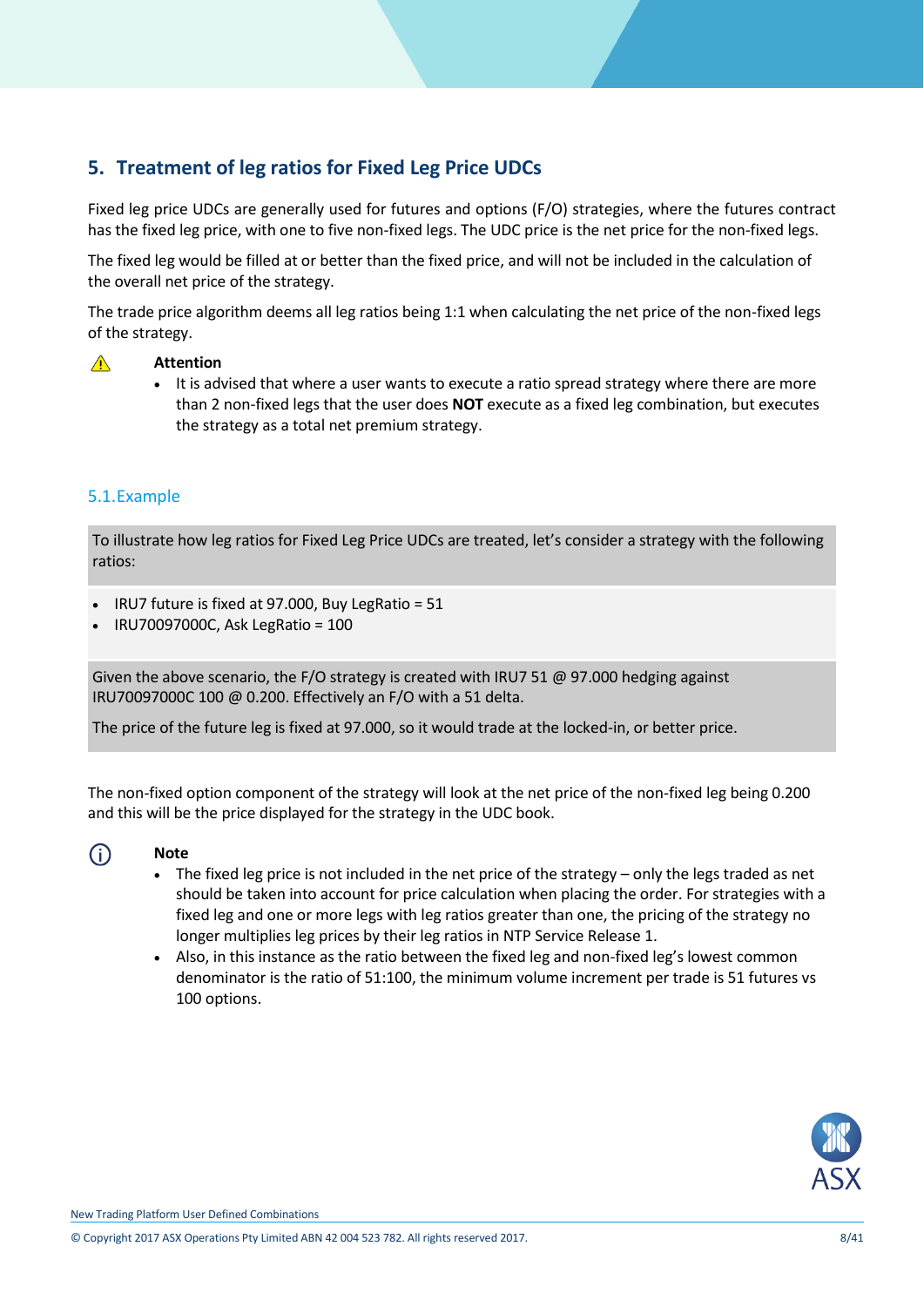### <span id="page-8-0"></span>**6. Order Entry and Leg/Strategy Pricing**

The following examples illustrate the price that would be displayed for similar strategies, at-the-money options basis futures, with a slightly different hedge. These orders, whilst similar will have their own unique order book.

For example, let's consider XT futures are trading between 96.980 and 97.020 over the course of the day.

#### **1.** ATM F/O with a **Delta of 0.50**

The UDC strategy we are looking to do is:

- Buy 50 XT futures  $@$  97.000 (fixed leg priced at 97.000)
- Buy 100 XT 97.000 Puts at 0.200

The leg ratio is not at the lowest common denomination, and is reduced by the matching engine to a ratio of 1:2.

The net price displayed on screen in this strategy is 0.200 (actual price) and the smallest tradeable volume parcel is 1 future vs 2 options.

#### **2.** ATM F/O with a **Delta of 0.49**

The UDC strategy we are looking to do is:

- Buy 49 XT futures  $@$  97.010 (fixed leg priced at 97.010)
- Buy 100 XT 97.000 Puts at 0.195

The leg ratio is already at the lowest common denomination, and remains as is.

The net price displayed on screen in the strategy is 0.195 (actual price) and the smallest tradeable volume parcel is 49 futures vs 100 options.

#### **3.** ATM F/O with a **Delta of 0.48**

The UDC strategy we are looking to do is:

- Buy 48 XT futures @ 97.020 (fixed leg priced at 97.020)
- Buy 100 XT 97.000 Puts at 0.190

The leg ratio is not at the lowest common denomination, and is reduced by the matching engine to a ratio of 12:25.

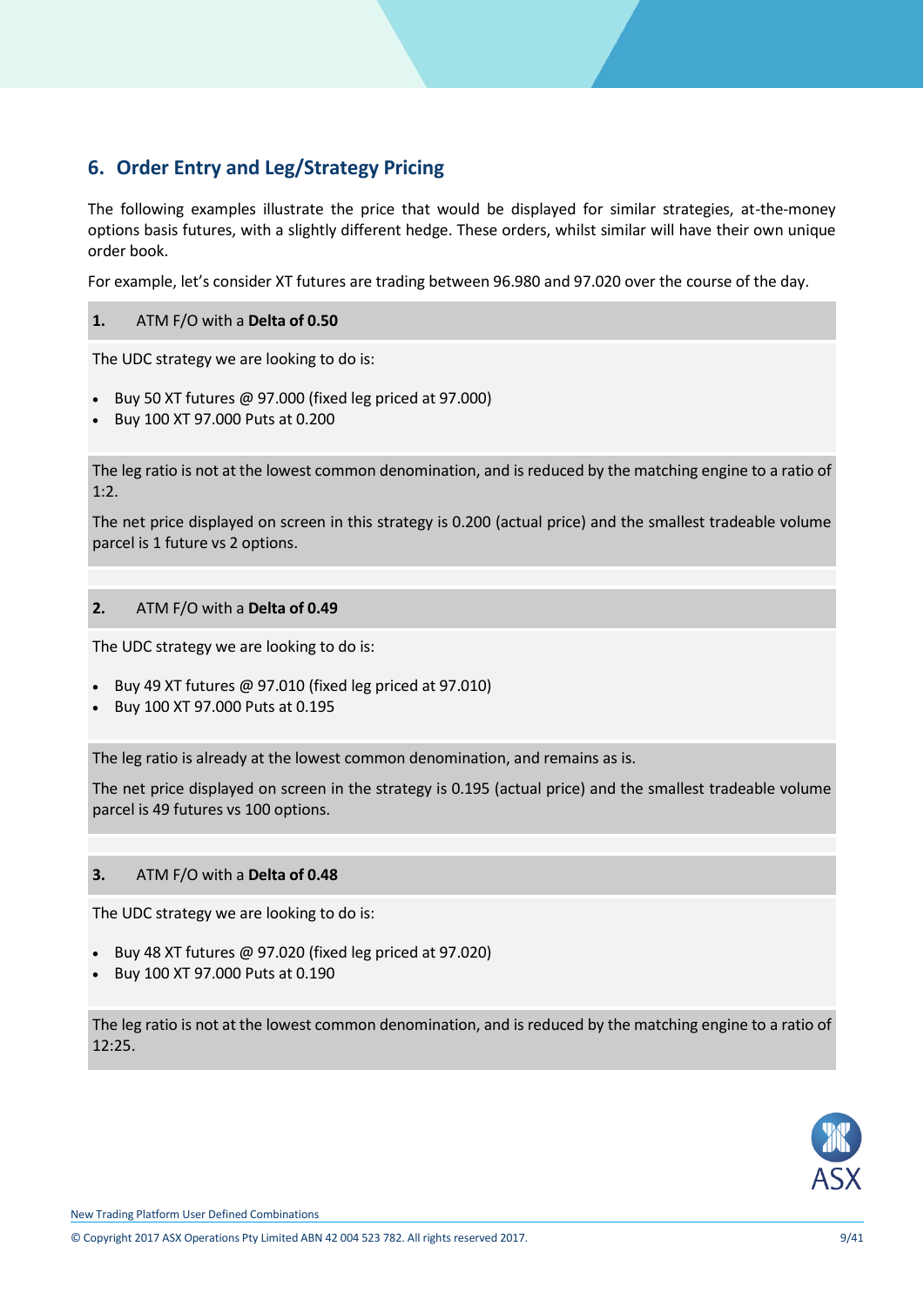The net price displayed on screen in the strategy is 0.190 (actual price) and the smallest tradeable volume parcel is 12 futures vs 25 options.

#### **4.** ATM F/O with a **Delta of 0.51**

The UDC strategy we are looking to do is:

- Buy 51 XT futures @ 96.990 (fixed leg priced at 96.990)
- Buy 100 XT 97.000 Puts at 0.205

The leg ratio is already at the lowest common denomination and remains as is.

The net price displayed on screen in the strategy is 0.205 (actual price) and the smallest tradeable volume parcel is 51 futures vs 100 options.

#### **5.** ATM F/O with a **Delta of 0.52**

The UDC strategy we are looking to do is:

- Buy 52 XT futures @ 96.980 (fixed leg priced at 96.980)
- Buy 100 XT 97.000 Puts at 0.210

The leg ratio is not at the lowest common denomination and is reduced by the matching engine to a ratio of 13:25.

The net price displayed on screen in the strategy is 0.210 (actual price) and the smallest tradeable volume parcel is 13 futures vs 25 options.

The prices displayed for similar strategies will fall into different UDC order books as the price of the fixed leg differs and the volume ratios differ between each order.

### $\bigcirc$

**Note**

The fixed leg price is not included in the net price of the strategy – only the legs traded as net should be taken into account for price calculation when placing the order. For strategies with a fixed leg and one or more legs with leg ratios greater than one, the pricing of the strategy should no longer multiplies leg prices by their leg ratios in NTP Service Release 1.

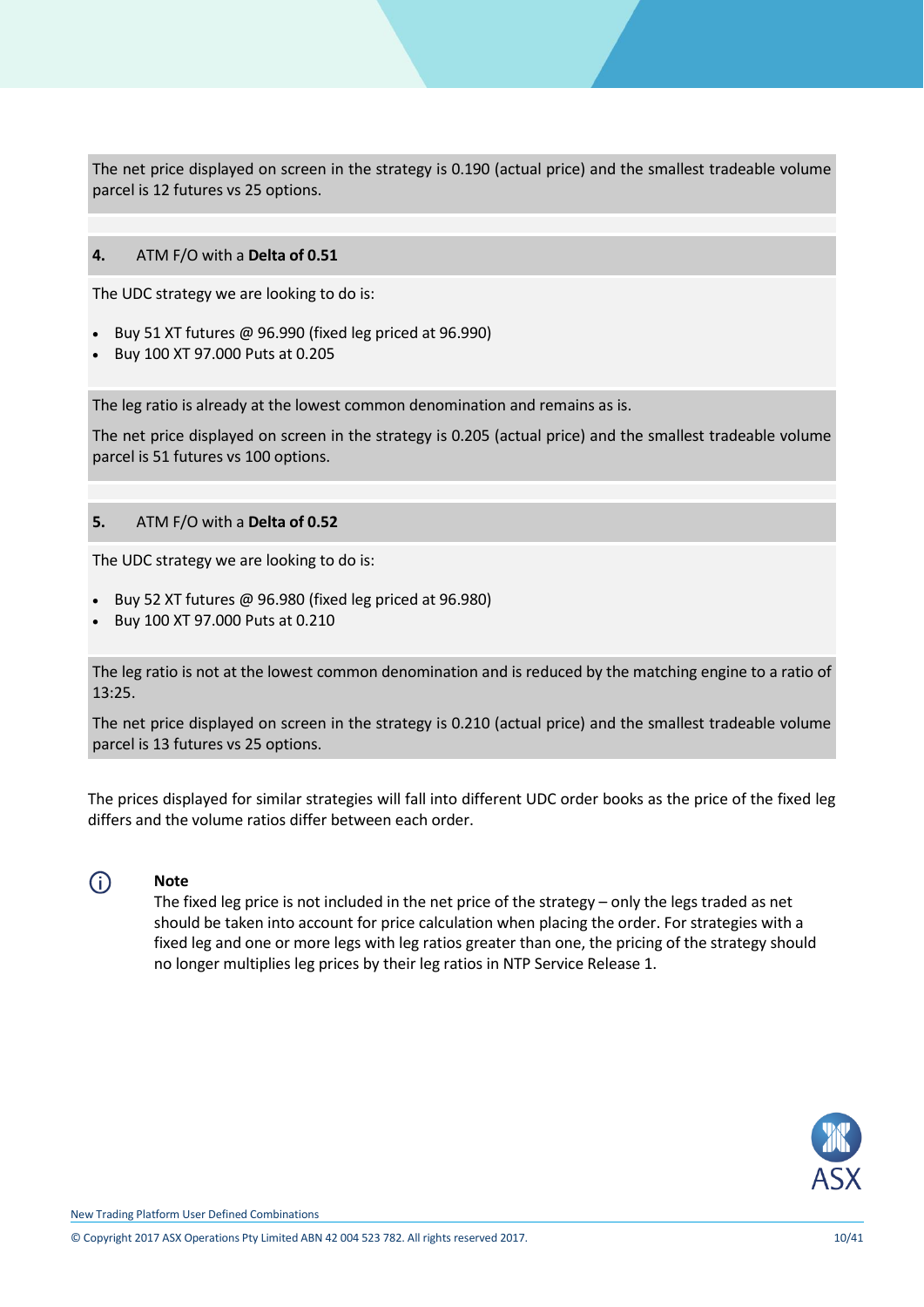### <span id="page-10-0"></span>**7. Treatment of Negative prices for a Strategy with Differential**

When a strategy involves both buy and sell legs, the calculated net price may be displayed as a negative value. Depending on the leg ratios and current market level in the underlying legs, the calculated net price can be a negative value but the allocated trade prices for each leg are always positive.

Net price for the UDC is calculated as follows:

**Net price = Sum of Buy side** (leg ratio \* leg price) **- Sum of Sell side** (leg ratio \* leg price)

#### <span id="page-10-1"></span>7.1.Example

To illustrate treatment of negative prices for a strategy with a differential, let's consider the following Butterfly spread.

#### **1. Options Butterfly Strategy**

Current market level in YTU7 is at 98.000

- $\bullet$  YTU70097800C, Buy LegRatio =1 (current market is: 0.710 bid  $-0.760$  offer)
- $\bullet$  YTU70098000C, Sell LegRatio = 2 (current market is: 0.550 bid  $-$  0.560 offer)
- $\cdot$  YTU70098200C, Buy LegRatio =1 (current market is: 0.320 bid  $-$  0.350 offer)

If the current market level, the strategy generates a bid and offer between a negative and positive price range:

The current market in the outright options would create an implied market in the UDC butterfly spread with a negative price of -0.090 on the BID side (0.710 \* 1 + 0.320 \* 1 – 0.560 \* 2) and 0.010 on the SELL side (0.760  $*$  1 + 0.350  $*$  1 – 0.550  $*$  2).

#### **2. Bank Bills (IR) Futures Butterfly Strategy**

- $\bullet$  IRM8, Buy LegRatio =1 (current market is: 98.240 98.250)
- $\bullet$  IRU8, Sell LegRatio = 2 (current market is: 98.140 98.150)
- $\bullet$  IRZ8, Buy LegRatio =1 (current market is:  $98.040 98.050$ )

At the current market level, the strategy generates a bid and offer between a negative and positive price range:

The current market in the outright Futures would create an implied market in the UDC butterfly spread with a negative price of -0.020 on the BID side (98.240  $*$  1 + 98.040  $*$  1 – 98.150  $*$  2) and 0.020 on the SELL side  $(98.250 * 1 + 98.050 * 1 - 98.140 * 2).$ 

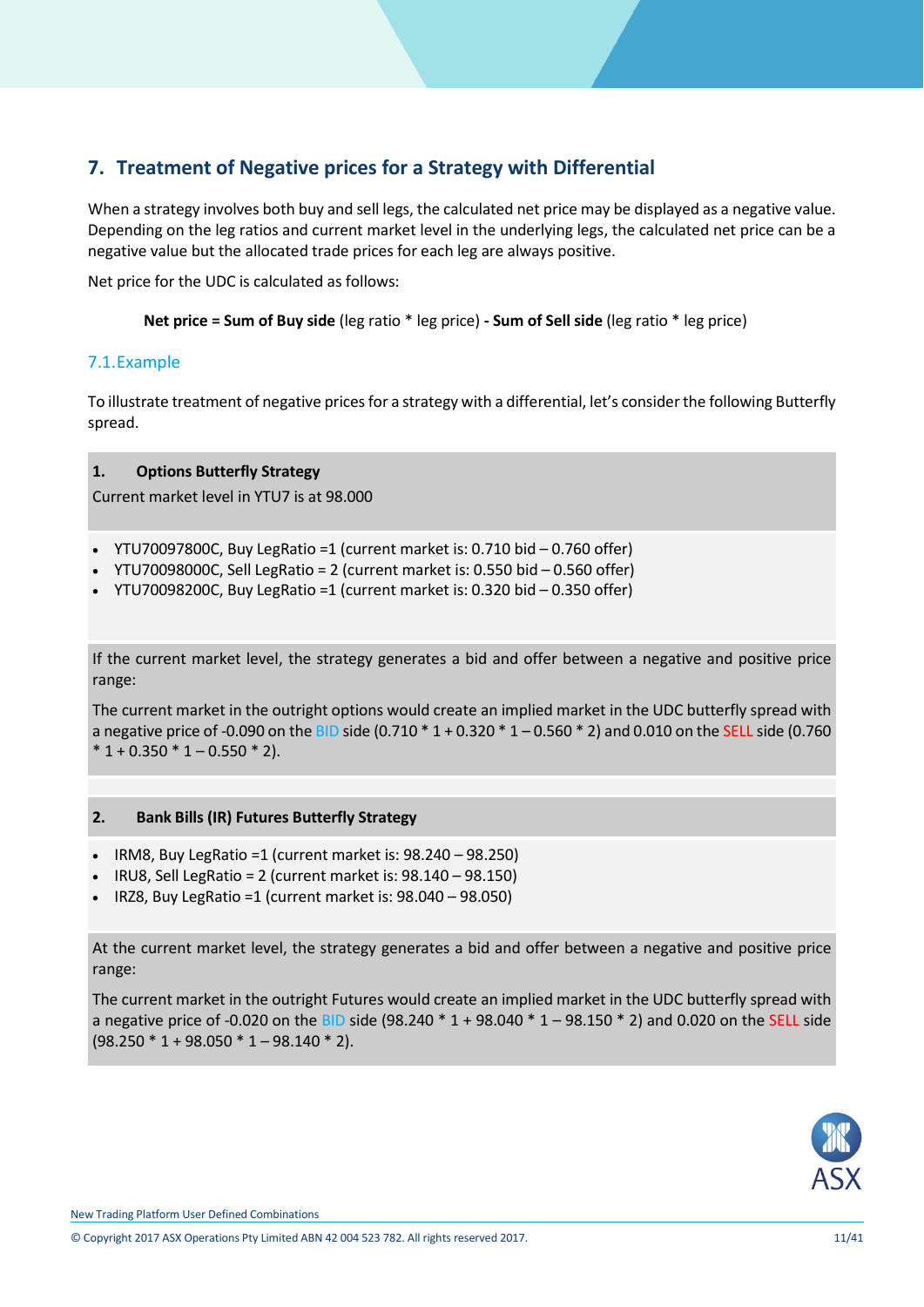### <span id="page-11-0"></span>**8. Treatment of Strategy with only Sell legs**

The matching engine limits the creation of a strategy with sell only legs for a net price UDC or where there are sell only legs for the non-fixed component of a fixed price leg strategy. This is to ensure that a positive price is displayed for the UDC.

The system will create a UDC with sides inversed for all the legs if the request to create a strategy includes sell legs only for a net price UDC or sell legs only for the non-fixed component of the fixed price leg. The user will be advised to use the UDC with inversed leg sides instead.

#### <span id="page-11-1"></span>8.1. Example

To illustrate treatment of strategy with sell leg only, let's consider the following example:

#### **1. Options basis Futures Strategy**

The options basis futures strategy is IRZ7 Buy 49 @ 98.100 hedging against IRZ70098100C Sell 100 @ 0.200

Users requests to create an options basis futures strategy as below:

- IRZ7 is fixed at 98.100, Buy LegRatio = 49
- IRZ70098100C, Ask LegRatio = 100

*[Buy order in the strategy would Buy IRZ7 and sell IRZ70098100C. Sell order in the strategy would Sell IRZ7 and Buy IRZ70098100C]*

Given that the non-fixed component includes sell leg only, the matching engine will flip the legs around and create the UDC as:

- $\cdot$  IRZ7 is fixed at 98.100, Sell LegRatio = 49
- IRZ70098100C, Buy LegRatio = 100

*[Buy order in the strategy would Sell IRZ7 and Buy IRZ70098100C. Sell order in the strategy would Buy IRZ7 and Sell IRZ70098100C.]*

#### **2. Net price strategy**

A net price short-straddle strategy is YTZ7 98.000 Call Sell 1 and YTZ7 98.000 Put Sell 1

Users requests to create the strategy as:

YTZ7 98.000 Call Sell 1

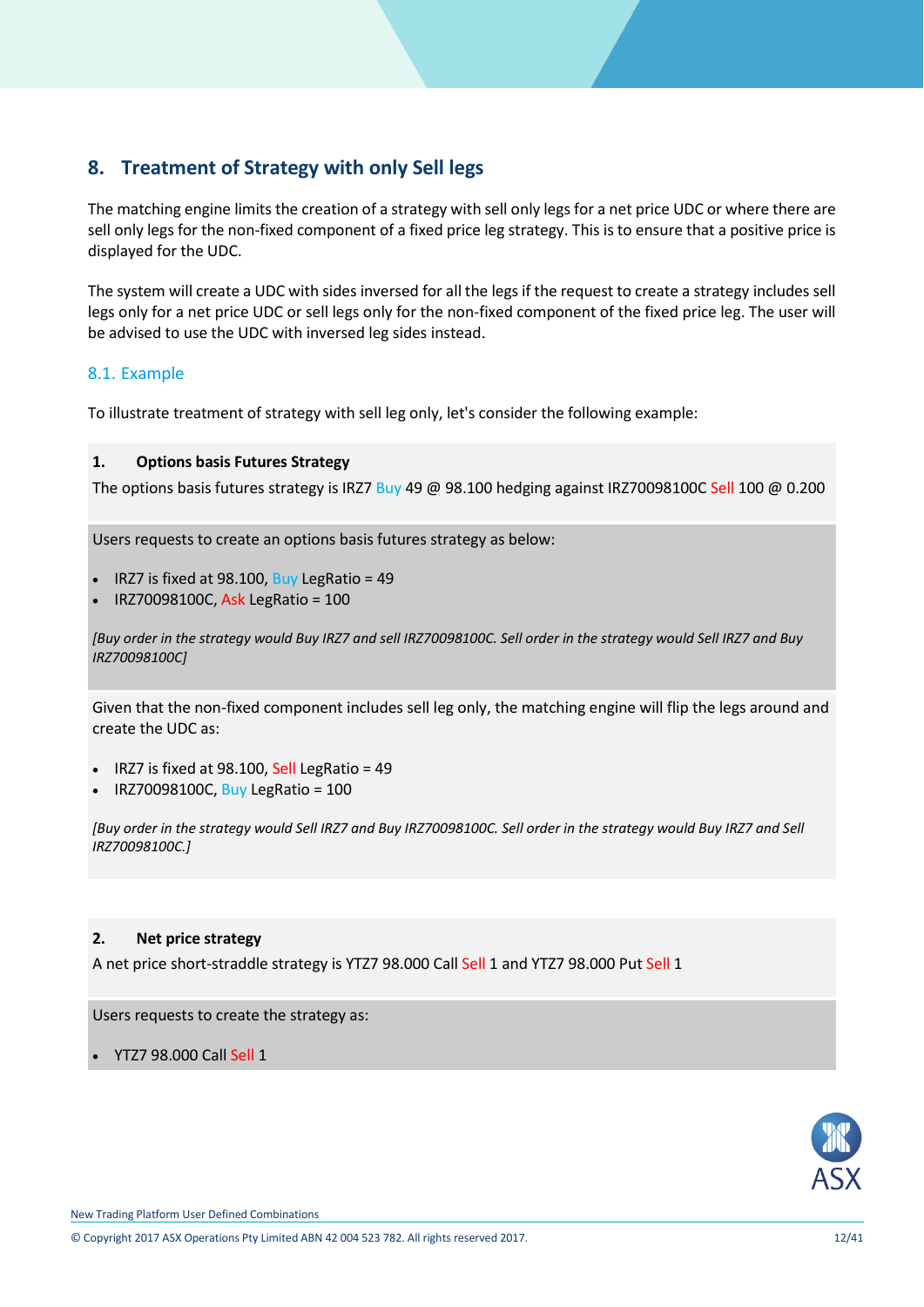#### YTZ7 98.000 Put Sell 1

*[Buy order in the strategy would sell YTZ7 98.000 Call and sell YTZ7 98.000 Put. Sell order in the strategy would Buy YTZ7 98.000 Call and Buy YTZ7 98.000 Put]*

Since the strategy include sell legs only, the matching engine will flip the legs around and create an UDC as:

- YTZ7 98.000 Call Buy 1
- YTZ7 98.000 Put Buy 1

*[Buy order in the strategy would Buy YTZ7 98.000 Call and Buy YTZ7 98.000 Put. Sell order in the strategy would Sell YTZ7 98.000 Call and Sell YTZ7 98.000 Put]*

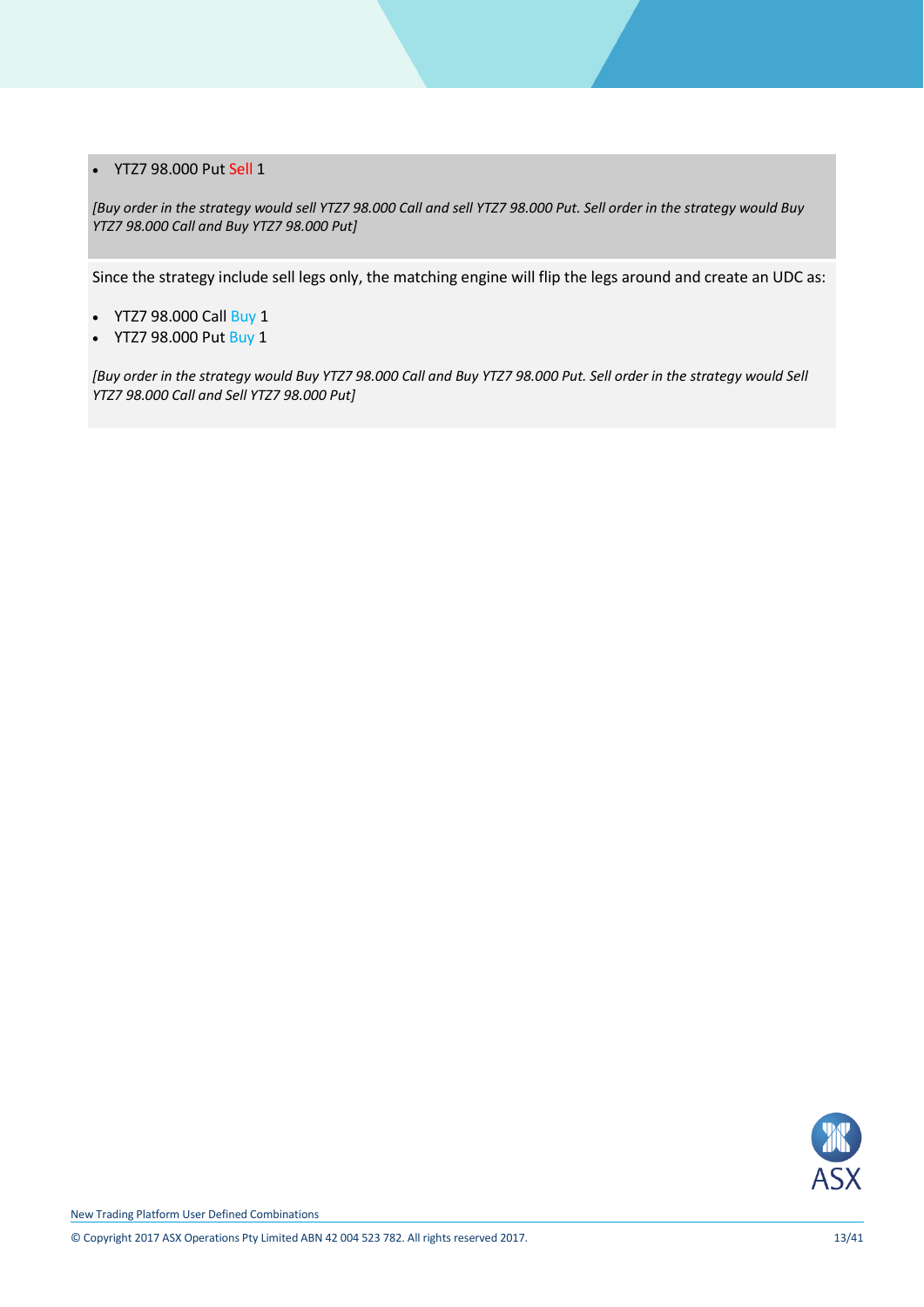### <span id="page-13-0"></span>**9. Rounding leg prices due to tick size**

Combinations with leg ratios greater than one may result in leg price allocations that are rounded to a valid tick increment and cannot add to the net strategy price entered by the user. Furthermore, combinations of instruments on different tick increments and leg ratios greater than one may not have a mathematical solution to price the legs to a valid tick increment and total to the net price. This means some strategy prices are impossible to facilitate without breaking the leg ratios.

#### 8.1 Examples

#### **1. Net price strategy 1**

A net price for a long future short option strategy is APH8 Buy 1 and APH8 5000.0 Call Sell 2

Users A requests to create the strategy as:

- APH8 Future Buy LegRatio =  $1$
- $\bullet$  APH8 5000.0 Call Sell LegRatio = 2

*The tick size for APH8 futures is 1.0 index point and for the AP Options the tick size is 0.5 index points. The tick size for the strategy is 0.5 index points, being the narrowest of the leg tick sizes.* 

User A enters a Buy order into UDC at 5004.5 as a net premium

User B enters a Sell order into UDC at 5004.5 as a net premium

APH8 last traded at 5008.0 points

- UDC execution traded at 5004.5 as a net premium
- APH8 Future leg allocated at 5008.0
- APH8 5000 Call leg allocated at 2.0

Adding up the leg executions results in a net price of  $5008.0 - 2.0 * 2 = 5004.0$ . Due to the leg ratios and minimum price tick increments of the strategy, there is no combination of leg prices pAPH8 and pAPH850000C that can solve the equation pAPH8  $*$  1 – pAPH850000C  $*$  2 = 5004.5.



New Trading Platform User Defined Combinations

.

<sup>1</sup> The strategy in this example is provided for illustrative purposes and generally FO strategies should be traded as fixed leg UDCs.

<sup>©</sup> Copyright 2017 ASX Operations Pty Limited ABN 42 004 523 782. All rights reserved 2017. 14/41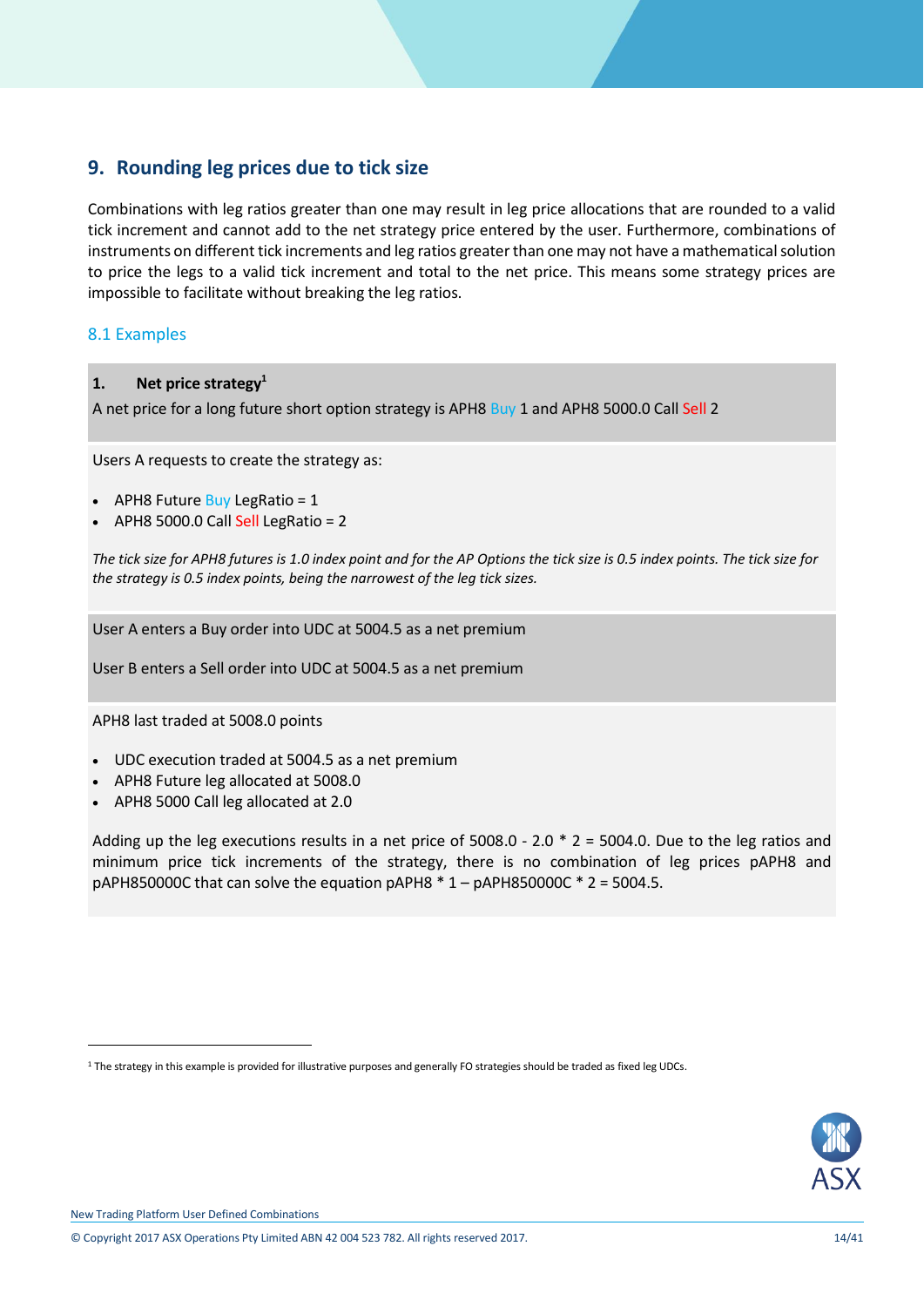# $\odot$

#### **Note**

ASX Trading Operations will monitor UDC executions. ASX will contact affected Trading Participants to advise a price error has occurred and offer to re-price any or all the UDC leg prices to equalise the net price of the executed strategy.

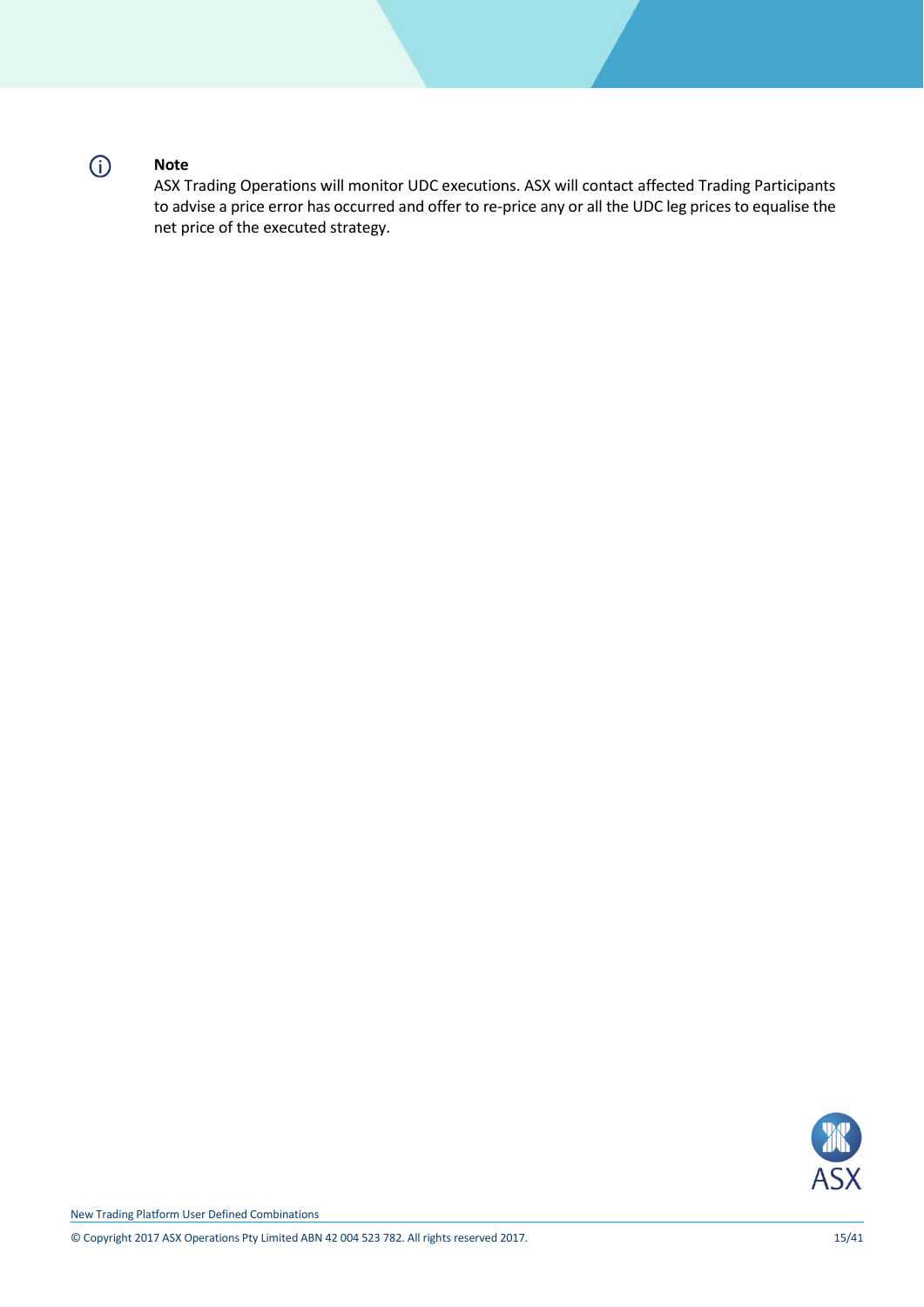### <span id="page-15-0"></span>**10.Strategies with legs that have a zero prior settlement price**

There is a system limitation with leg pricing for strategies consisting of contracts with a zero prior settlement price. The zero PSP can be used to set preliminary leg prices and can cause pricing errors when leg prices are subsequently adjusted to the minimum price increment. It is strongly recommended that out-of-the-money options are fixed in strategies such as Strangles.

#### **1. Out-of-the money options strategies**

Users A requests to create the Strangle as:

- YTZ70097500P Buy 1
- YTZ70098500C Buy 1

*PSP, Adjusted Close and LTP is zero for the put option. PSP is 0.015 for the Call option. The minimum tick size for both options is 0.005* 

User A enters a Buy order into the UDC at 0.030

User B enters a Sell order into the UDC at 0.030

- UDC execution is printed at 0.030
- YTZ70097500P 1 @ 0.005
- YTZ70098500C 1 @ 0.030

Adding up the leg executions results in a net price of 0.005 + 0.030 = 0.035. In this case the YTZ70097500P option is picked as the anchoring leg due to sorting with the preliminary price set to the PSP of 0. The put option is priced at 0.030 to equal the net price, however the put option price is subsequently rounded up to the minimum tick, which causes the net pricing error. This issue will be fixed in an upcoming service release.

#### G)

**Note**

ASX Trading Operations will monitor UDC executions. ASX will contact affected Trading Participants to advise a price error has occurred and offer to re-price any UDC leg prices to equal the net price of the strategy.

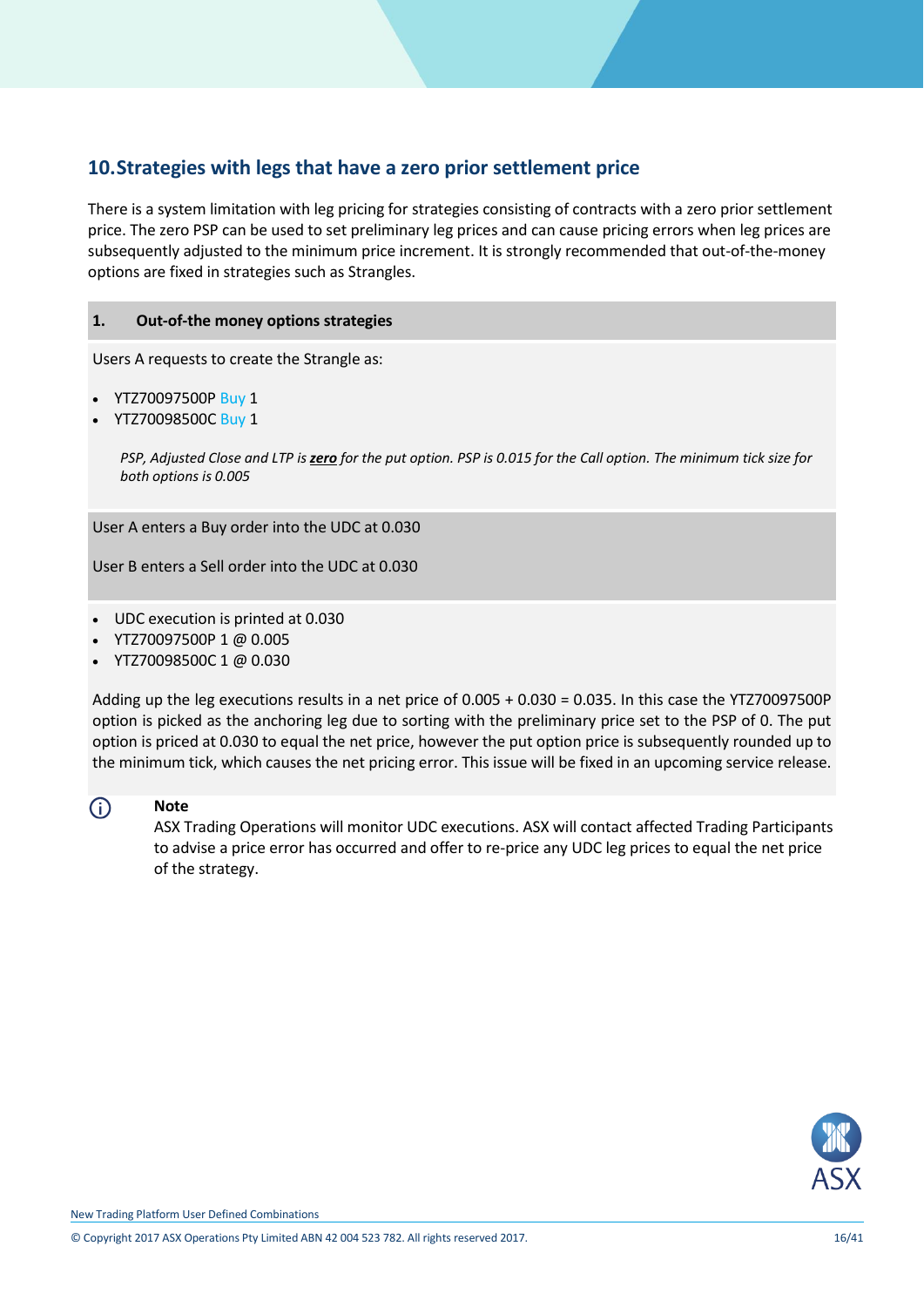### <span id="page-16-0"></span>**11. Further Trade Examples**

#### **1. Electricity Options Collar**

The UDC strategy is constructed as follows, it is suggested that the most secure way to ensure leg pricing is to use a Fixed leg UDC on the higher valued option.

In this Instance I want to trade the BNM8 100.00 / 130.00 collar at \$1.00 buying the 100.00 put and selling the 130.00 call.

- Buy 1 BNM80010000P @ \$10.50 (fixed leg priced at \$10.50)
- Sell 1 BNM80013000C

- In Order to achieve a price of \$1.00 in the collar I enter an offer of \$9.50 in the call leg. As the Fixed leg UDC function only prices the non-fixed legs my price of \$9.50 will be offset by the fixed leg of 10.50 giving me a filled net price of \$1.00 in the strategy. The Price displayed in the UDC will be \$9.50.
- Leg fills 1 BNM80010000P @ \$10.50 and 1 BNM80013000C @ \$9.50 for each single lot traded

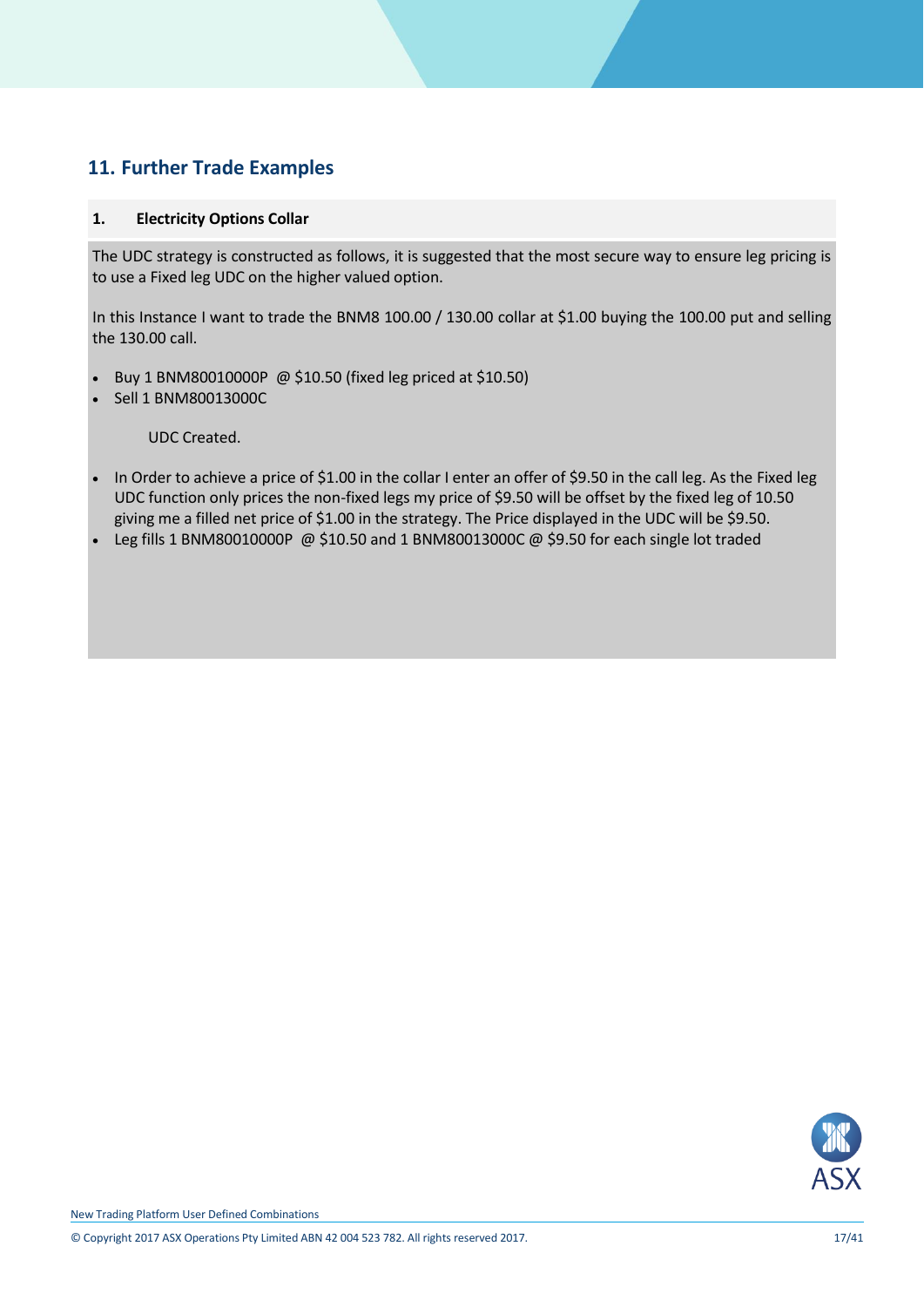#### **2. Electricity Ratio Put Spread**

The UDC strategy is constructed as follows, it is suggested that the most secure way to ensure leg pricing is to use a Fixed leg UDC on the higher valued option although this is not a requirement you can Fix either leg.

In this Instance I want to trade the BNM8 80.00 / 70.00 1 x 2 put spread at \$2.00 buying the 80.00 put and selling 2 of the 70.00 puts.

- Buy 1 BNM80008000P @ 14.00 (fixed leg priced at 14.00)
- Sell 2 BNM80007000P

UDC Created.

- In Order to achieve a price of \$2.00 in the ratio put spread I enter an offer of \$6.00 in the 70.00 put.
- As the Fixed leg function only prices the non-fixed leg my price of \$6.00 will be offset by the fixed leg of \$14.00 bearing in mind the ratio is 1:2 (effectively I'm trading the 70.00 put at \$12.00 giving me a filled net price of \$2.00 in the strategy. The Price displayed in the UDC will be \$6.00.
- Leg fills 1 BNM80008000P @ \$14.00 and 2 BNM80007000P @ \$6.00 for each single lot traded

#### **3. Electricity Options Strangle**

The UDC strategy is constructed as follows, it is suggested that the most secure way to ensure leg pricing is to use a Fixed leg UDC on the higher valued option although this is not a requirement you can Fix either leg.

In this Instance I want to trade the BNM8 90.00 / 120.00 strangle at \$19.00 buying the 90.00 put and buying the 120.00 call.

- Buy 1 BNM80009000P @ \$10.25 (fixed leg priced at \$10.25)
- Buy 1 BNM80012000C

- In Order to achieve a price of \$19.00 in the strangle I enter a bid of \$8.75 in the call leg. As the Fixed leg UDC function only prices the non-fixed legs my price of \$8.75 will be combined with the fixed leg of \$10.25 giving me a filled net price of \$19.00 in the strategy. The Price displayed in the UDC will be \$8.75.
- Leg fills 1 BNM80009000P @ \$10.25 and 1 BNM80012000C @ \$8.75 for each single lot traded

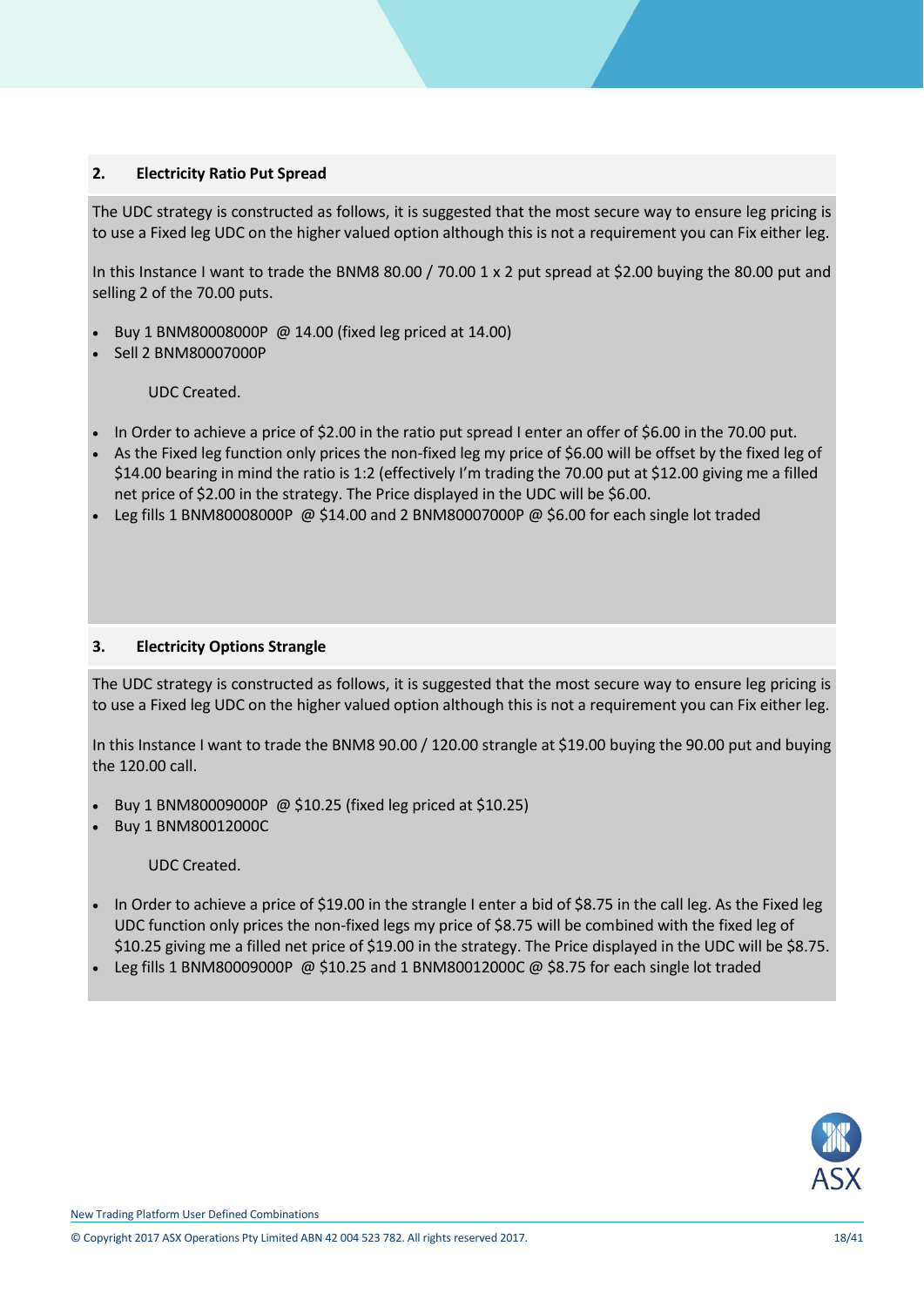#### **4. Electricity Options Straddle**

Similar to the strangle the UDC strategy is constructed as follows, it is suggested that the most secure way to ensure leg pricing is to use a Fixed leg UDC on the higher valued option although this is not a requirement you can Fix either leg.

In this Instance I want to trade the BNM8 100.00 straddle at \$24.50 buying the 100.00 put and buying the 100.00 call.

- Buy 1 BNM80010000P @ \$13.50 (fixed leg priced at \$13.50)
- Buy 1 BNM80010000C

#### UDC Created.

- In Order to achieve a price of \$24.50 in the straddle I enter a bid of \$11.00 for the call leg. As the Fixed leg UDC function only prices the non-fixed legs my price of \$11.00 will be combined with the fixed leg of \$13.50 giving me a filled net price of \$24.50 in the strategy. The Price displayed in the UDC will be \$11.00.
- Leg fills 1 BNM80010000P @ \$13.50 and 1 BNM80010000C @ \$11.00 for each single lot traded

#### **5. Electricity Delta Neutral F/0 example 1**

The UDC strategy is constructed as follows, it is suggested that the most secure way to ensure leg pricing is to use a Fixed leg UDC on the futures leg of the strategy.

In this Instance I want to trade the BNM8 100.00 put at \$12.75 basis 100.00 in the futures buying the 100.00 put and buying BNM8 futures, the delta on this is 50% so the ratio in this instance is 1:2 futures to options.

- Buy 1 BNM8 futures @ 100.00 (fixed leg priced at \$100.00)
- Buy 2 BNM80010000P

- In Order to achieve a price of 12.75 in the put I enter a bid of \$12.75 for the put leg. As the Fixed leg UDC function only prices the non-fixed legs my price of \$12.75 will only relate to the options leg.
- Leg fills 1 BNM8 @ \$100.00 and 2 BNM80010000P @ \$12.75 for each single lot traded

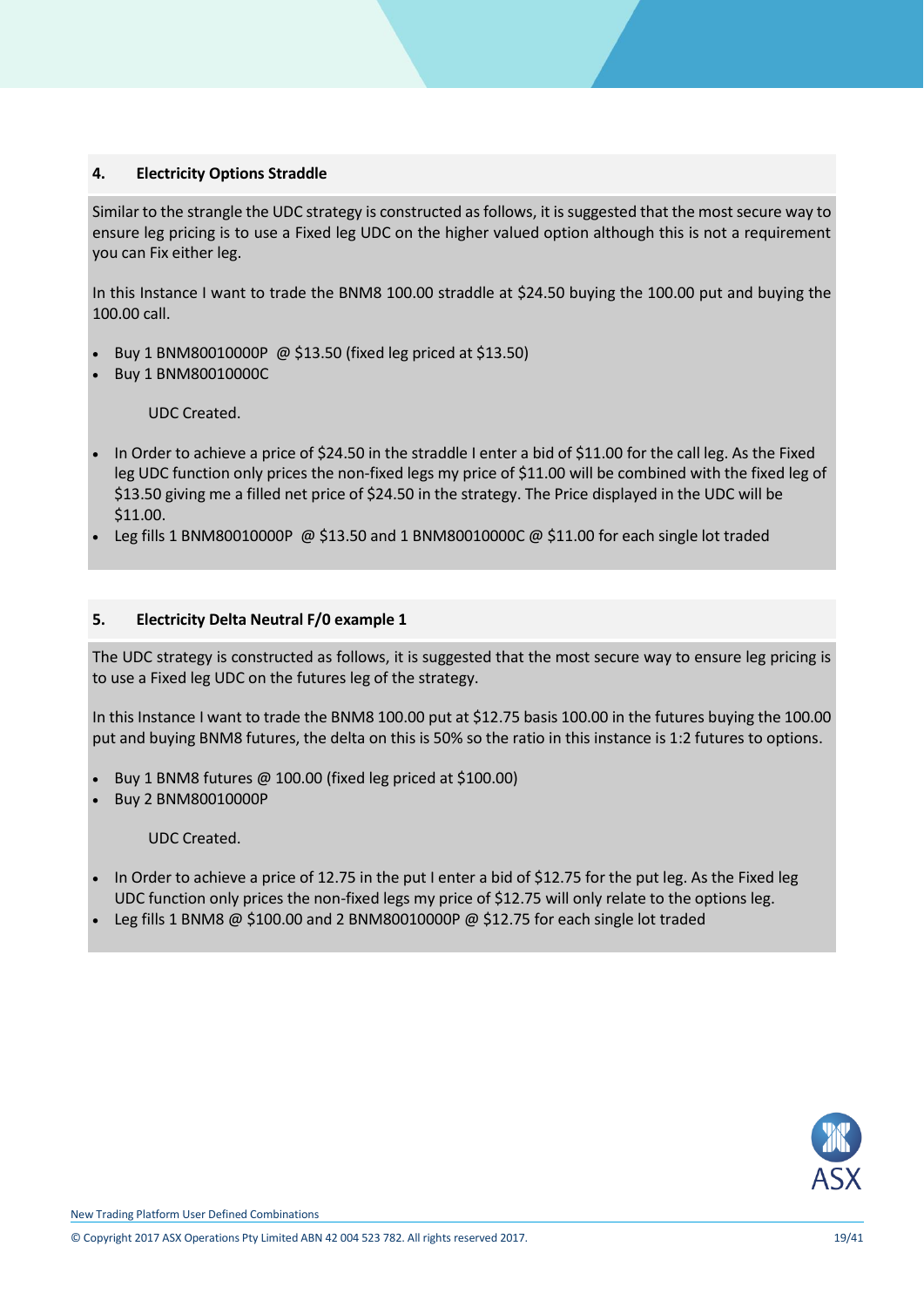#### **6. Electricity Delta Neutral F/0 example 2**

The UDC strategy is constructed as follows, it is suggested that the most secure way to ensure leg pricing is to use a Fixed leg UDC on the futures leg of the strategy.

In this Instance I want to trade the BNM8 100.00 put at \$8.50 basis 120.00 in the futures buying the 100.00 put and buying BNM8 futures, the delta on this is 25% so the ratio in this instance is 1:4 futures to options.

- Buy 1 BNM8 futures @ 120.00 (fixed leg priced at \$120.00)
- Buy 4 BNM80010000P

UDC Created.

- In Order to achieve a price of \$8.50 in the put I enter a bid of \$8.50 for the put leg. As the Fixed leg UDC function only prices the non-fixed legs my price of \$8.50 will only relate to the options leg.
- Leg fills 1 BNM8  $@$  \$120.00 and 4 BNM80010000P  $@$  \$8.50 for each single lot traded

#### **7. Electricity Delta Neutral F/0 example 3**

The UDC strategy is constructed as follows, it is suggested that the most secure way to ensure leg pricing is to use a Fixed leg UDC on the futures leg of the strategy.

In this Instance I want to trade the BNM8 100.00 put at \$7.00 basis 122.50 in the futures buying the 100.00 put and buying BNM8 futures, the delta on this is 17% so the ratio in this instance is 17:100 futures to options.

- Buy 17 BNM8 futures @ 122.50 (fixed leg priced at \$122.50)
- Buy 100 BNM80010000P

UDC Created.

- In Order to achieve a price of \$7.00 in the put I enter a bid of \$7.00 for the put leg. As the Fixed leg UDC function only prices the non-fixed legs my price of \$7.00 will only relate to the options leg.
- Leg fills 17 BNM8 @ \$122.50 and 100 BNM80010000P @ \$7.00 for each single lot traded

#### **8. Electricity Delta Neutral F/0 example 4**

The UDC strategy is constructed as follows, it is suggested that the most secure way to ensure leg pricing is to use a Fixed leg UDC on the futures leg of the strategy.

In this Instance I want to trade the BNM8 100.00 put at \$4.50 basis 127.00 in the futures buying the 100.00 put and buying BNM8 futures, the delta on this is 12% so the ratio in this instance is 3:25 futures to options.

Buy 3 BNM8 futures @ 127.00 (fixed leg priced at \$127.00)



New Trading Platform User Defined Combinations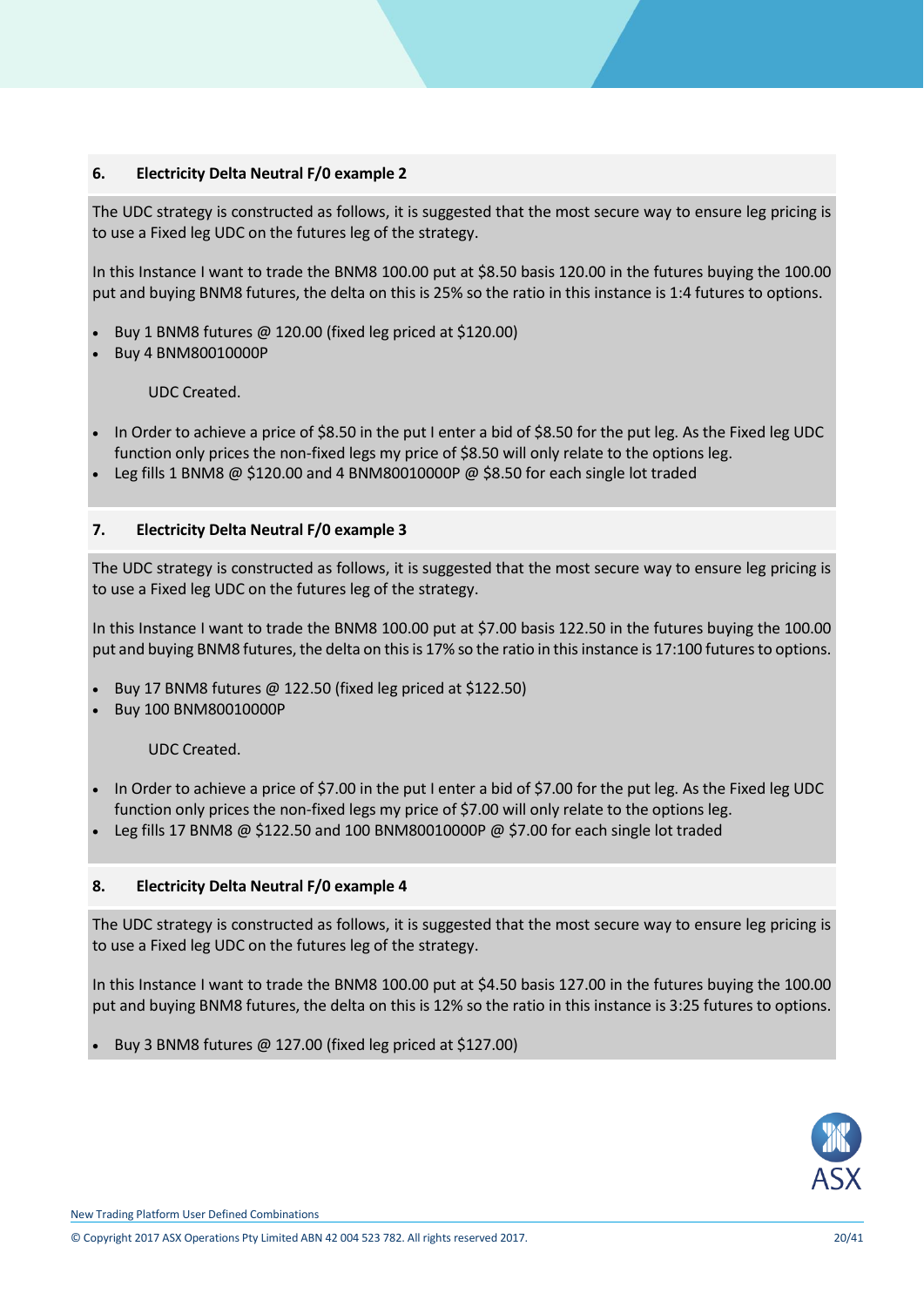Buy 25 BNM80010000P

UDC Created.

- In Order to achieve a price of \$4.50 in the put I enter a bid of \$4.50 for the put leg. As the Fixed leg UDC function only prices the non-fixed legs my price of \$4.50 will only relate to the options leg.
- Leg fills 3 BNM8 @ \$127.00 and 25 BNM80010000P @ \$4.50 for each single lot traded

#### **9. Electricity Call Spread**

The UDC strategy is constructed as follows, it is suggested that the most secure way to ensure leg pricing is to use a Fixed leg UDC on the higher valued option although this is not a requirement you can Fix either leg.

In this Instance I want to trade the BNM8 100.00 / 120.00 call spread at \$6.50 buying the 100.00 call and selling the 120.00 call.

- Buy 1 BNM80010000C @ \$14.75 (fixed leg priced at \$14.75)
- Sell 1 BNM80012000C

UDC Created.

- In Order to achieve a price of \$6.50 in the call spread I enter an offer of \$8.25 for the 120.00 call leg. As the Fixed leg UDC function only prices the non-fixed legs my price of \$8.25 will be offset by the fixed leg of \$14.75 giving me a filled net price of \$6.50 in the strategy. The Price displayed in the UDC will be \$8.25.
- Leg fills 1 BNM80010000C @ \$14.75 and 1 BNM80012000C @ \$8.25 for each single lot traded

#### **10. Electricity Straddle Basis Futures**

- The UDC strategy is constructed as follows, it is suggested that the most secure way to ensure leg pricing is to use a Fixed leg UDC on the futures leg of the strategy.
- In this Instance I want to trade the BNM8 100.00 straddle at \$20.00 basis \$99.50 in the futures buying the 100.00 put and call and buying BNM8 futures, the delta on this is 2% so the ratio in this instance is 1:50 futures to options legs.
- Buy 1 BNM8 futures  $\omega$  99.50 (fixed leg priced at \$99.50)
- Buy 50 BNM80010000P
- Buy 50 BNM80010000C
- UDC Created.
- In Order to achieve a price of \$20.00 in the straddle I enter a bid of \$20.00 as the net price of the strategy. As the Fixed leg UDC function only prices the non-fixed legs my price of \$20.00 will only relate to the options legs.
- $\bullet$  My fair value in the 100.00 put is \$10.50 and the fair value in the 100.00 call is \$9.50. The Price displayed in the UDC will be \$20.00.



New Trading Platform User Defined Combinations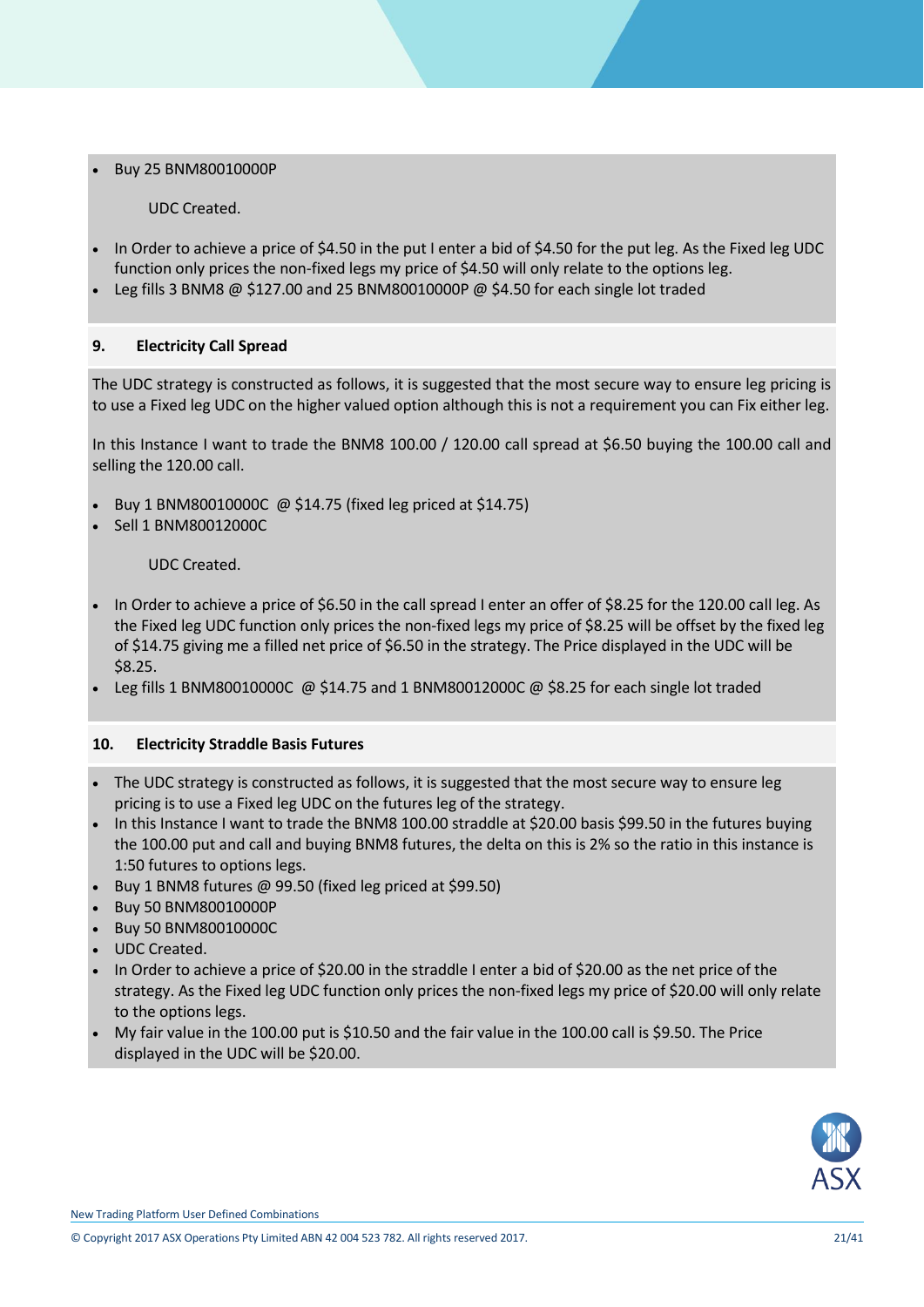Leg fills 1 BNM8 @ \$99.50 and 50 BNM80010000P and BNM80010000C at a net price of \$20.00 for each single lot traded. Leg prices for the options are determined in this instance on market data and or prior settlements.

#### **11. Electricity Strangle Basis Futures**

The UDC strategy is constructed as follows, it is suggested that the most secure way to ensure leg pricing is to use a Fixed leg UDC on the futures leg of the strategy.

In this Instance I want to trade the BNM8 100.00 / 120.00 strangle at \$12.50 basis \$105.00 in the futures (buying the 100.00 put and 120.00 call and buying BNM8 futures, the delta on this is 10% so the ratio in this instance is 1:10 futures to options legs.

- Buy 1 BNM8 futures @ 105.00 (fixed leg priced at \$105.00)
- Buy 10 BNM80010000P
- Buy 10 BNM80012000C

UDC Created.

- In Order to achieve a price of 12.50 in the strangle I enter a bid of \$12.50 as the net price of the strategy. As the Fixed leg UDC function only prices the non-fixed legs my price of \$12.50 will only relate to the options legs.
- My fair value in the 100.00 put is \$8.00 and the fair value in the 100.00 call is \$4.50. The Price displayed in the UDC will be \$12.50.
- $\bullet$  Leg fills 1 BNM8  $\omega$  \$105.00 and 10 BNM80010000P and 10 BNM80012000C at a net price of \$12.50 for each single lot traded. Leg prices for the options are determined in this instance on market data and or prior settlements.

#### **12. Electricity Put spread Basis Futures**

The UDC strategy is constructed as follows, it is suggested that the most secure way to ensure leg pricing is to use a Fixed leg UDC on the futures leg of the strategy.

In this Instance I want to trade the BNM8 100.00 / 120.00 put spread at \$10.50 basis \$130.00 in the futures buying the 120.00 put and selling the 100.00 put and buying BNM8 futures, the delta on this is 10% so the ratio in this instance is 1:10 futures to options legs.

- Buy 1 BNM8 futures @ 130.00 (fixed leg priced at \$130.00)
- Buy 10 BNM80012000P
- Sell 10 BNM80010000P

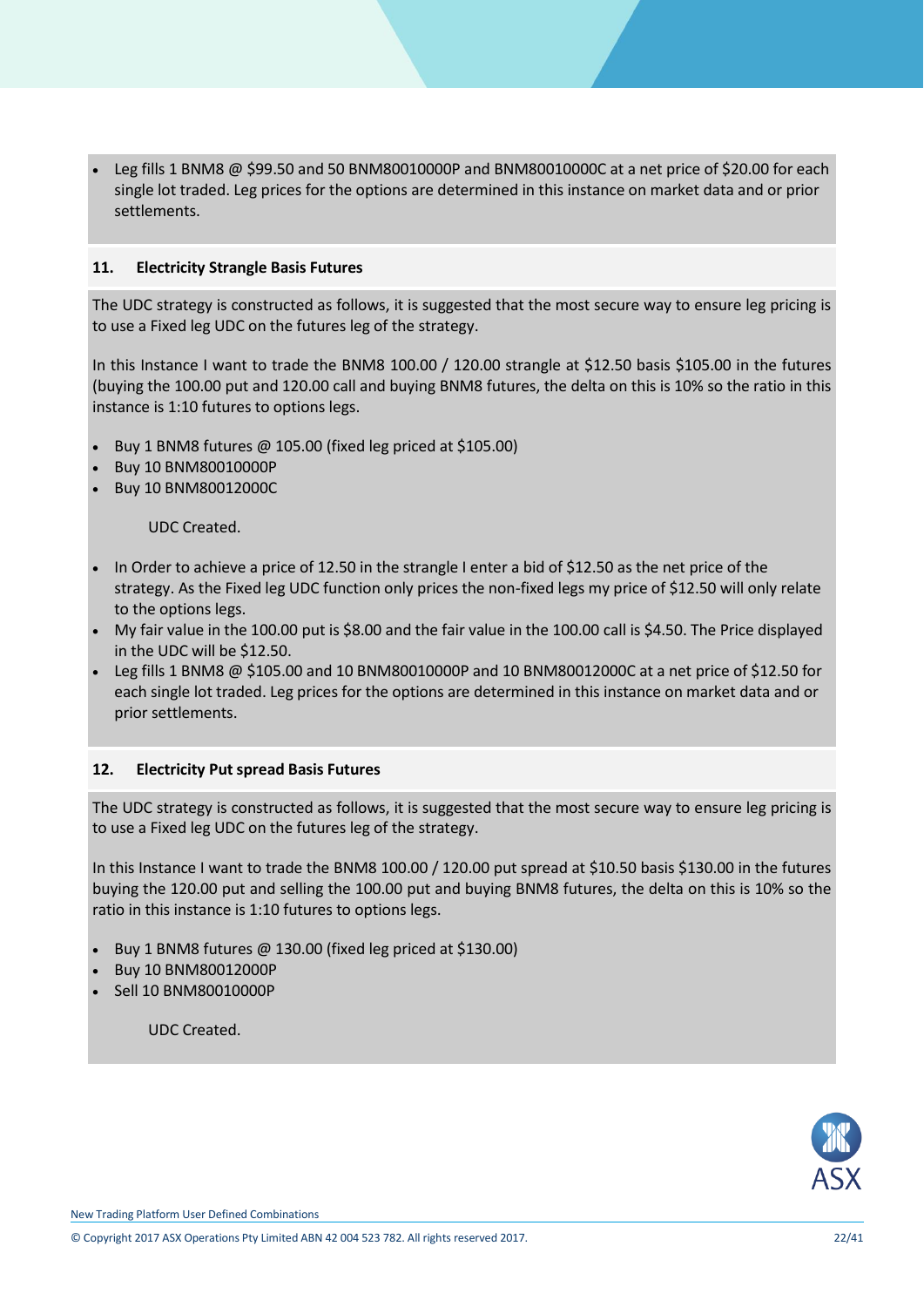- In Order to achieve a price of \$10.50 in the put spread I enter a bid of \$10.50 as the net price of the strategy. As the Fixed leg UDC function only prices the non-fixed legs my price of \$10.50 will only relate to the options legs.
- My fair value in the 120.00 put is \$23.00 and the fair value in the 100.00 put is \$12.50. The Price displayed in the UDC will be \$10.50.
- Leg fills 1 BNM8 @ \$130.00 and 10 BNM80012000P and 10 BNM80010000P at a net price of \$10.50 for each single lot traded. Leg prices for the options are determined in this instance on market data and or prior settlements.

#### **13. Electricity Put Butterfly**

The UDC strategy is constructed as follows, it is suggested that the most secure way to ensure leg pricing is to use a Fixed leg UDC on the Sell "guts" leg of the strategy where the ratio of this leg is the highest.

In this Instance I want to trade the BNM8 100.00 / 110.00 / 120.00 put butterfly buying 1 100.00 put, selling 2 110.00 puts and buying 1 120.00 put at \$1.00.

- Sell 2 BNM80011000P @ 15.00 (fixed leg priced at \$15.00)
- Buy 1 BNM80010000P
- Buy 1 BNM80012000P

UDC Created.

- In Order to achieve a price of \$1.00 in the put butterfly I enter a bid of \$31.00 as the net price of the strategy. As the Fixed leg UDC function only prices the non-fixed legs my price of \$31.00 will only relate to the non-fixed legs.
- My fair value in the 120.00 put is \$21.00 and the fair value in the 100.00 put is \$10.00, however we need to aggregate the two prices against the fixed leg price, in this instance the gut portion of the butterfly equates to \$30.00 (ratio of 2 \* \$15.00) as the algorithm only includes the non-fixed legs, our bid in this strategy is \$31.00.
- Leg fills 2 BNM80011000P @ \$15.00 and the 1 BNM80012000P and 1 BNM80010000P at a net price of \$31.00 for each single lot traded. Leg prices for the options that are not fixed are determined in this instance on market data and or prior settlements.

#### **14. SPI Options Collar**

The UDC strategy is constructed as follows, it is suggested that the most secure way to ensure leg pricing is to use a Fixed leg UDC on the higher valued option.

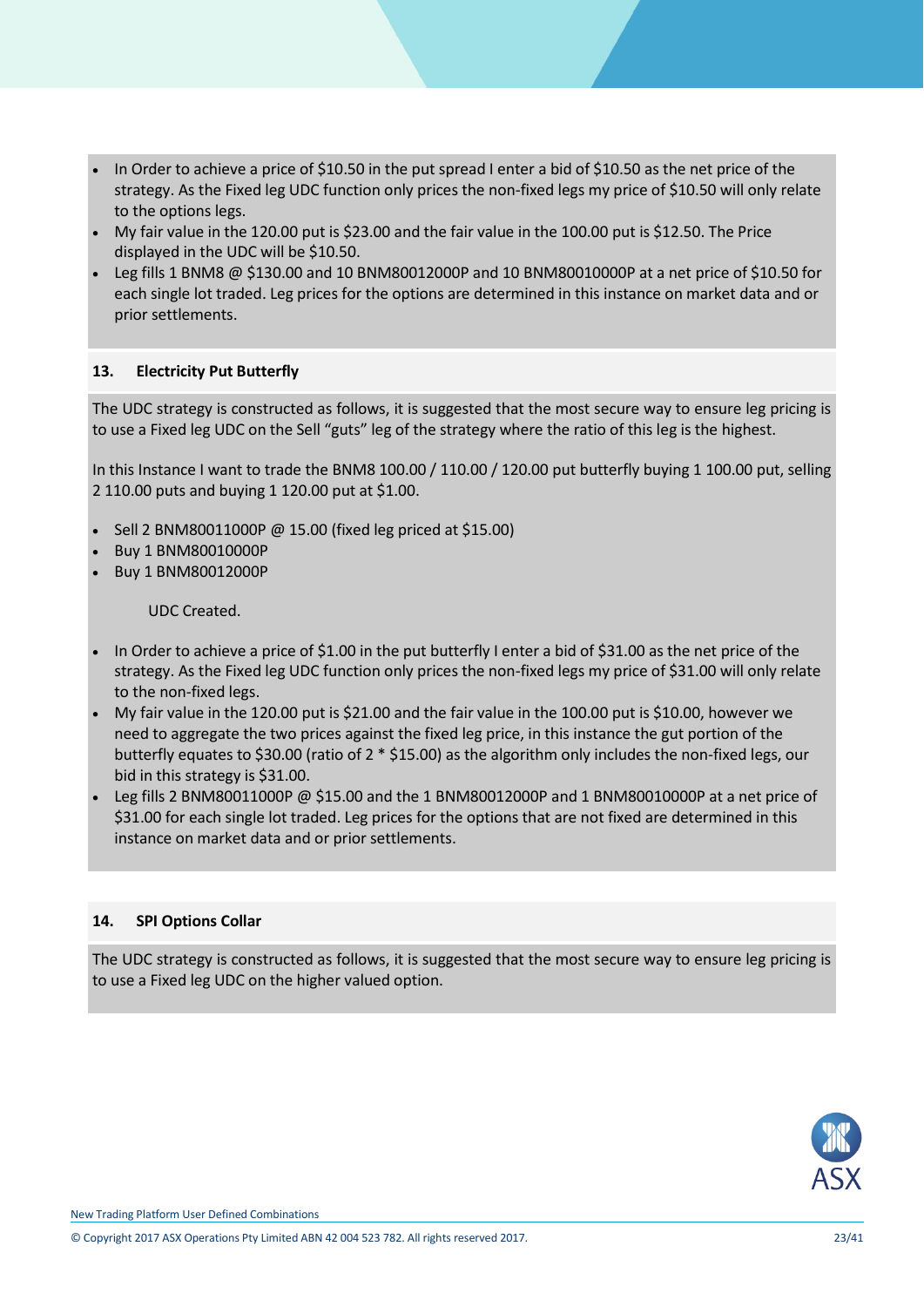In this Instance I want to trade the APM8 5200.0 / 5600.0 collar at 40.0 buying the 5200.0 put and selling the 5600.0 call.

- Buy 1 APM80052000P @ 100.0 (fixed leg priced at 100.0)
- Sell 1 APM80056000C

UDC Created.

- In Order to achieve a price of 40.0 in the collar I enter an offer of 60.0 for the call leg. As the Fixed leg UDC function only prices the non-fixed legs my price of 60.0 will be offset by the fixed leg of 100.0 giving me a filled net price of 40.0 in the strategy. The Price displayed in the UDC will be 60.0.
- Leg fills 1 APM80052000P @ 100.0 and 1 APM80056000C @ 60.0 for each single lot traded

#### **15. SPI Ratio Put Spread**

The UDC strategy is constructed as follows, it is suggested that the most secure way to ensure leg pricing is to use a Fixed leg UDC on the higher valued option although this is not a requirement you can Fix either leg.

In this Instance I want to trade the APM8 5600 / 5500 1 x 2 put spread at 30.0 buying the 5600 put and selling 2 of the 5500 puts.

- Buy 1 APM80056000P @ 120.0 (fixed leg priced at 120.0)
- Sell 2 APM80055000P

UDC Created.

- In Order to achieve a price of 30.0 in the ratio put spread I enter an offer of 45.0 in the 5500 put.
- As the Fixed leg function only prices the non-fixed leg my price of 45.0 will be offset by the fixed leg of 120.0 bearing in mind the ratio is 1:2 (effectively I'm trading the 5500 put at 90.0 points giving me a filled net price of 30.0 in the strategy. The Price displayed in the UDC will be 45.0.
- Leg fills 1 APM80056000P @ 120.0 and 2 APM80055000P @ 45.0 for each single lot traded

#### **16. SPI Options Strangle**

The UDC strategy is constructed as follows, it is suggested that the most secure way to ensure leg pricing is to use a Fixed leg UDC on the higher valued option although this is not a requirement you can Fix either leg.

In this Instance I want to trade the APM8 5400 / 5600 strangle at 220.0 buying the 5400 put and buying the 5600 call.

- Buy 1 APM80054000P @ 125.0 (fixed leg priced at 125.0)
- Buy 1 APM80056000C

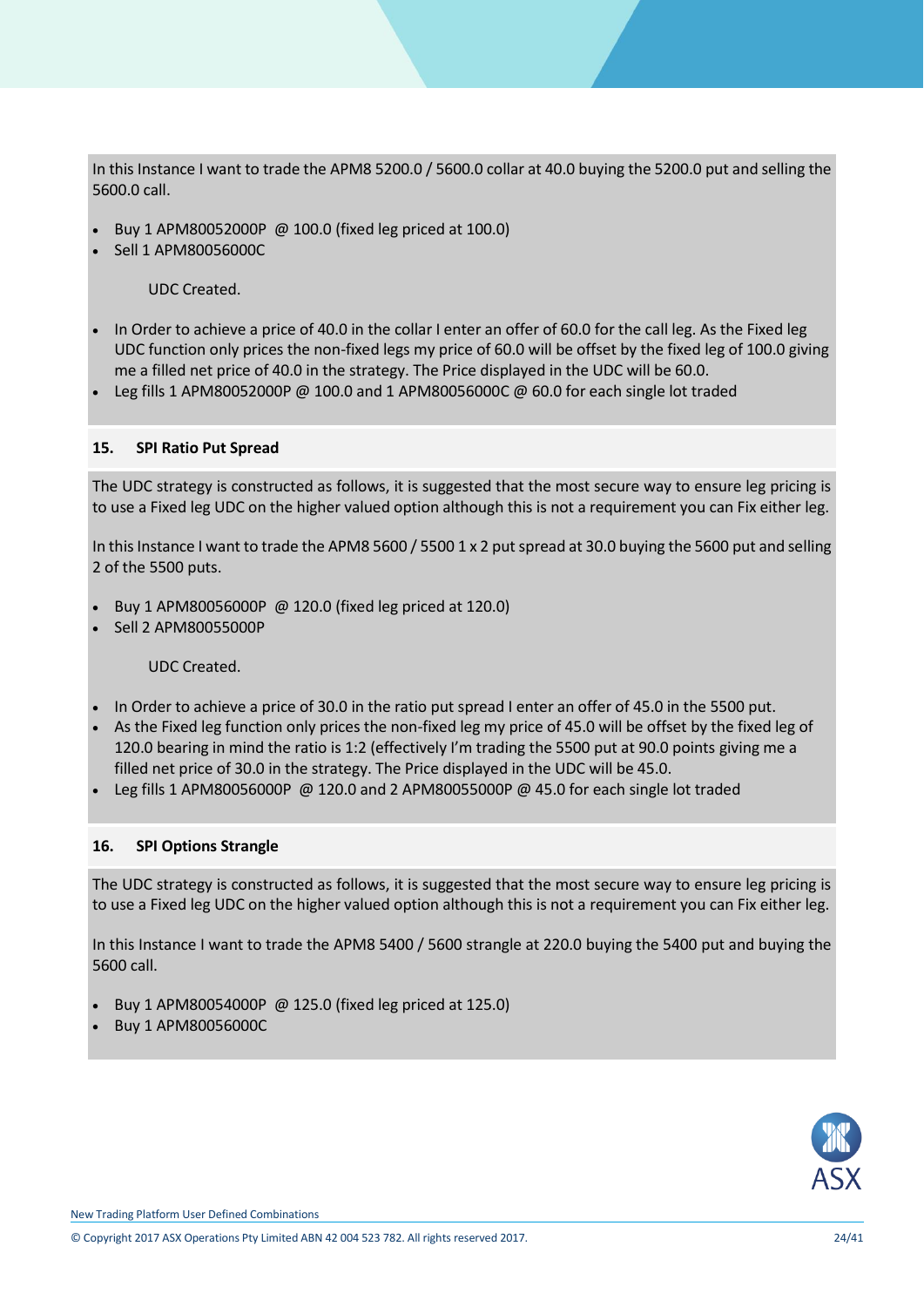UDC Created.

- In Order to achieve a price of 220.0 in the strangle I enter a bid of 95.0 in the call leg. As the Fixed leg UDC function only prices the non-fixed legs my price of 95.0 will be combined with the fixed leg of 125.0 giving me a filled net price of 220.0 in the strategy. The Price displayed in the UDC will be 95.0.
- Leg fills 1 APM8005400P @ 125.0 and 1 APM80056000C @ 95.0 for each single lot traded

#### **17. SPI Options Straddle**

Similar to the strangle the UDC strategy is constructed as follows, it is suggested that the most secure way to ensure leg pricing is to use a Fixed leg UDC on the higher valued option although this is not a requirement you can Fix either leg.

In this Instance I want to trade the APM8 5500 straddle at 250.0 buying the 5500 put and buying the 5500 call.

- Buy 1 APM80055000P @ 135.0 (fixed leg priced at 135.0)
- Buy 1 APM80055000C.

UDC Created.

- In Order to achieve a price of 250.0 in the straddle I enter a bid of 115.0 for the call leg. As the Fixed leg UDC function only prices the non-fixed legs my price of 115.0 will be combined with the fixed leg of \$135.0 giving me a filled net price of 250.0 in the strategy. The Price displayed in the UDC will be 115.0.
- Leg fills 1 APM80055000P @ 135.0 and 1 APM80055000C @ 115.0 for each single lot traded

#### **18. SPI Delta Neutral F/0 example 1**

The UDC strategy is constructed as follows, it is suggested that the most secure way to ensure leg pricing is to use a Fixed leg UDC on the futures leg of the strategy.

In this Instance I want to trade the APM8 5500 put at 145.0 basis 5500.0 in the futures buying the 5500 put and buying APM8 futures, the delta on this is 50% so the ratio in this instance is 1:2 futures to options.

- Buy 1 APM8 futures @ 5500.0 (fixed leg priced at 5500.0)
- Buy 2 APM80055000P

UDC Created.

- In Order to achieve a price of 145.0 in the put I enter a bid of 145.0 for the put leg. As the Fixed leg UDC function only prices the non-fixed legs my price of 145.0 will only relate to the options leg.
- Leg fills 1 APM8 @ 5500.0 and 2 APM80055000P @ 145.0 for each single lot traded



New Trading Platform User Defined Combinations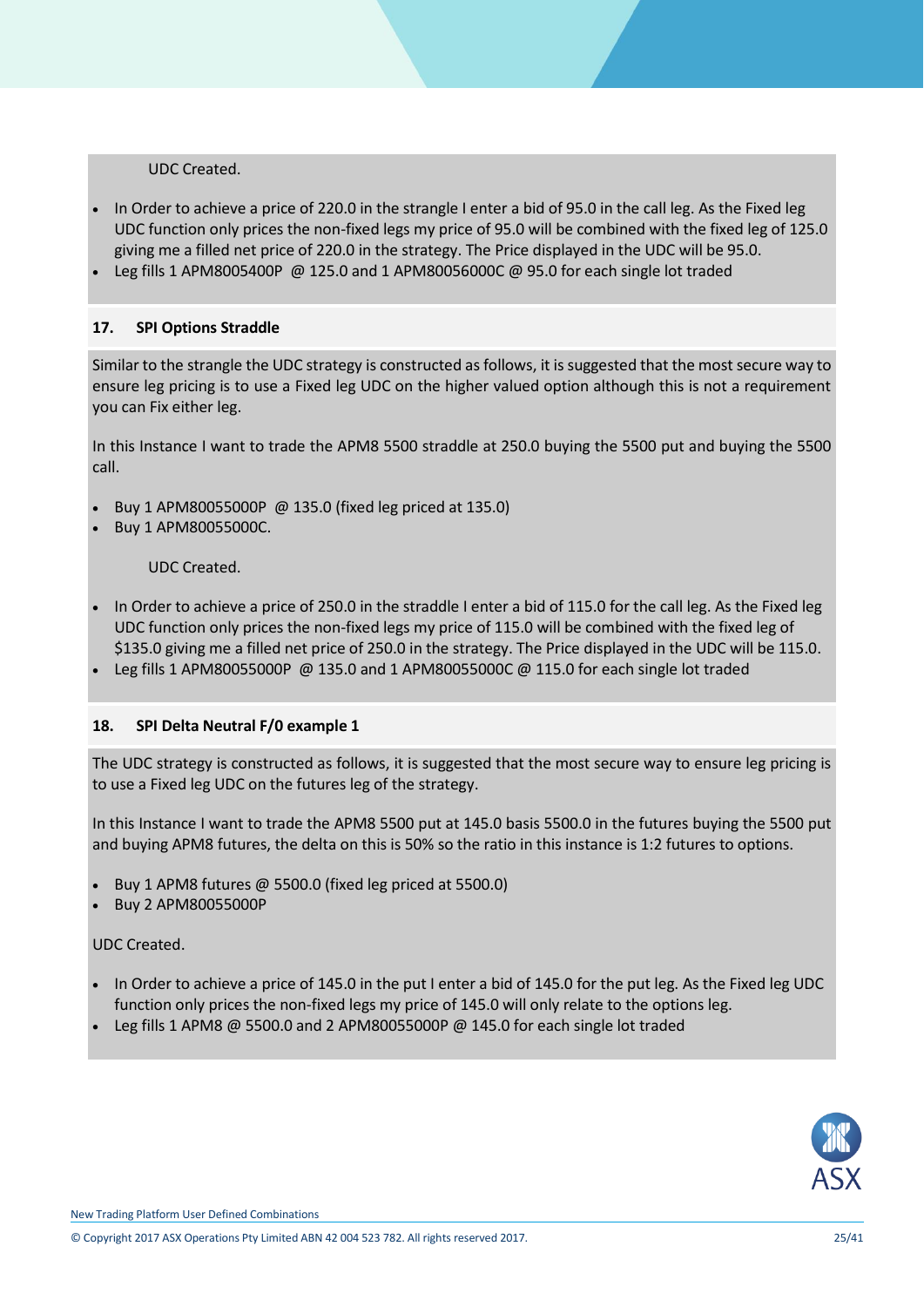#### **19. SPI Delta Neutral F/0 example 2**

The UDC strategy is constructed as follows, it is suggested that the most secure way to ensure leg pricing is to use a Fixed leg UDC on the futures leg of the strategy.

In this Instance I want to trade the APM8 5500.0 put at 90.0 basis 5625.0 in the futures buying the 5500.0 put and buying APM8 futures, the delta on this is 25% so the ratio in this instance is 1:4 futures to options.

- Buy 1 APM8 futures @ 5625.0 (fixed leg priced at 5625.0)
- Buy 4 APM80055000P

#### UDC Created.

In Order to achieve a price of 90.0 in the put I enter a bid of 90.0 for the put leg. As the Fixed leg UDC function only prices the non-fixed legs my price of 90.0 will only relate to the options leg.

Leg fills 1 APM8 @ 5625.0 and 4 APM80055000P @ 90.0 for each single lot traded

#### **20. SPI Delta Neutral F/0 example 3**

The UDC strategy is constructed as follows, it is suggested that the most secure way to ensure leg pricing is to use a Fixed leg UDC on the futures leg of the strategy.

In this Instance I want to trade the APM8 5500 put at 65.0 basis 5675.0 in the futures buying the 5500 put and buying APM8 futures, the delta on this is 17% so the ratio in this instance is 17:100 futures to options.

- Buy 17 APM8 futures @ 5675.0 (fixed leg priced at 5675.0)
- Buy 100 APM80055000P

UDC Created.

In Order to achieve a price of 65.0 in the put I enter a bid of 65.0 for the put leg. As the Fixed leg UDC function only prices the non-fixed legs my price of 65.0 will only relate to the options leg.

Leg fills 17 APM8 @ 5675.0 and 100 APM80055000P @ 65.0 for each single lot traded

#### **21. SPI Delta Neutral F/0 example 4**

The UDC strategy is constructed as follows, it is suggested that the most secure way to ensure leg pricing is to use a Fixed leg UDC on the futures leg of the strategy.

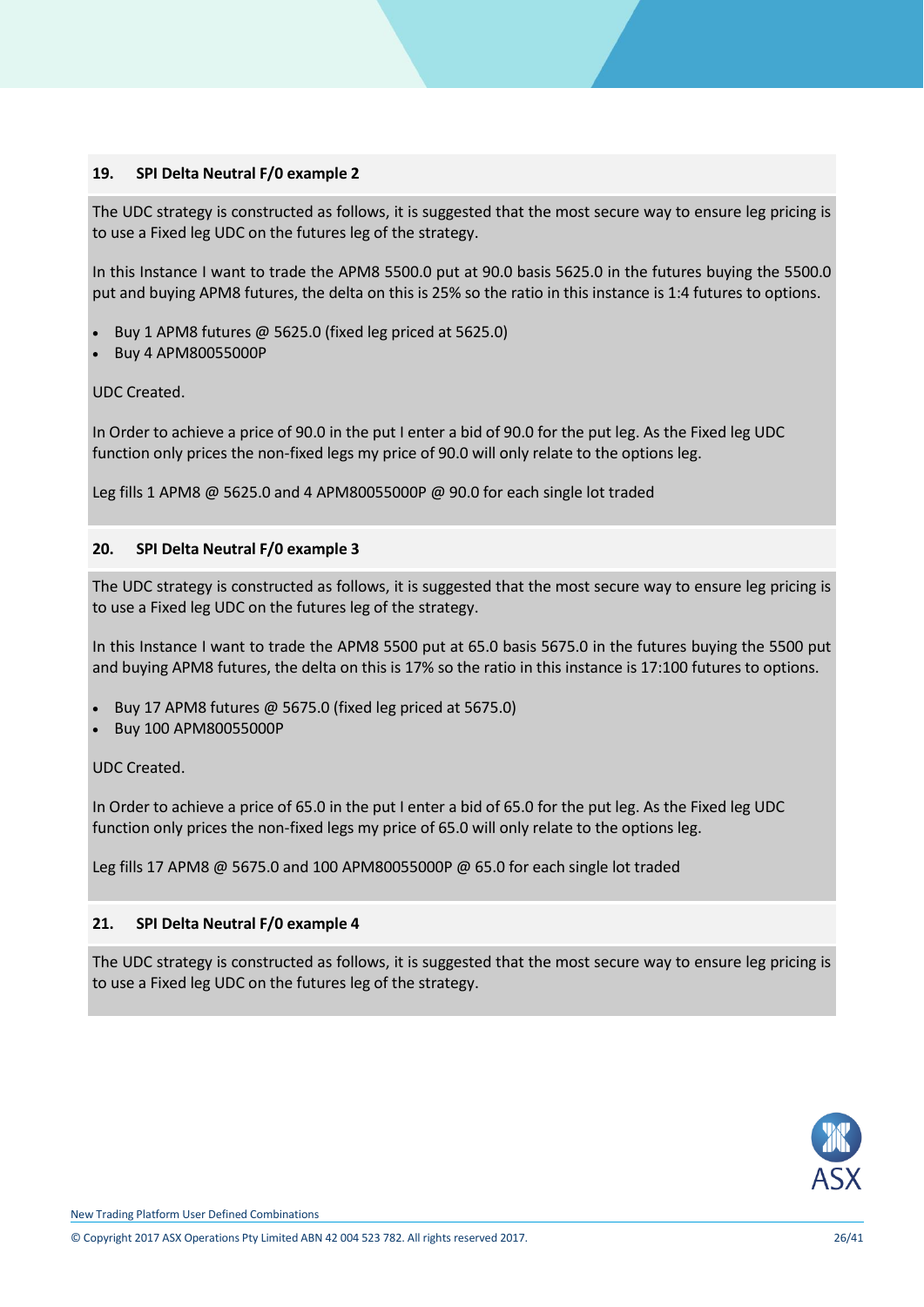In this Instance I want to trade the APM8 5500.0 put at 30.0 basis 5700.0 in the futures buying the 5500.0 put and buying APM8 futures, the delta on this is 12% so the ratio in this instance is 3:25 futures to options.

- Buy 3 APM8 futures @ 5700.0 (fixed leg priced at 5700.0)
- Buy 25 APM80055000P

UDC Created.

In Order to achieve a price of 30.0 in the put I enter a bid of 30.0 for the put leg. As the Fixed leg UDC function only prices the non-fixed legs my price of 30.0 will only relate to the options leg.

Leg fills 3 APM8 @ 5700.0 and 25 APM80055000P @ 30.0 for each single lot traded

#### **22. SPI Call Spread**

The UDC strategy is constructed as follows, it is suggested that the most secure way to ensure leg pricing is to use a Fixed leg UDC on the higher valued option although this is not a requirement you can Fix either leg.

In this Instance I want to trade the APM8 5600 / 5700 call spread at 45.0 buying the 5600 call and selling the 5700 call.

- Buy 1 APM80056000C @ 125.0 (fixed leg priced at 125.0)
- Sell 1 APM80057000C

UDC Created.

- In Order to achieve a price of 45.0 in the call spread I enter an offer of 80.0 for the 5700 call leg. As the Fixed leg UDC function only prices the non-fixed legs my price of 80.0 will be offset by the fixed leg of 125.0 giving me a filled net price of 45.0 in the strategy. The Price displayed in the UDC will be 80.0.
- Leg fills 1 APM80056000C @ 125.0 and 1 APM80057000C @ 80.0 for each single lot traded

#### **23. SPI Straddle Basis Futures**

The UDC strategy is constructed as follows, it is suggested that the most secure way to ensure leg pricing is to use a Fixed leg UDC on the futures leg of the strategy.

In this Instance I want to trade the APM8 5600 straddle at 260.0 basis 5595 in the futures buying the 5600 put and call and buying APM8 futures, the delta on this is 2% so the ratio in this instance is 1:50 futures to options legs.

- Buy 1 APM8 futures @ 5595.0 (fixed leg priced at 5595.0)
- Buy 50 APM80056000P

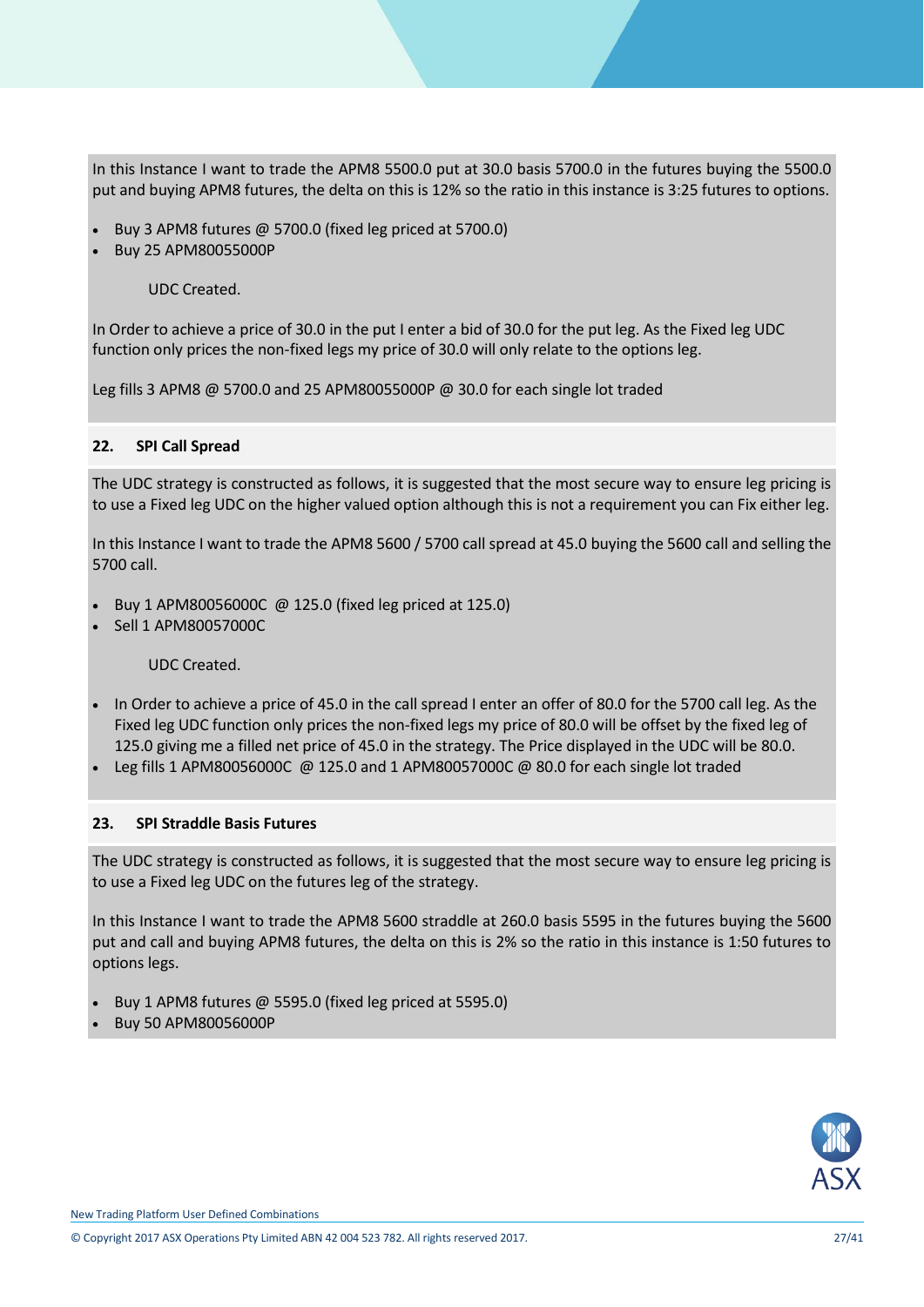#### Buy 50 APM80056000C

UDC Created.

- In Order to achieve a price of 260.0 in the straddle I enter a bid of 260.0 as the net price of the strategy. As the Fixed leg UDC function only prices the non-fixed legs my price of 260.0 will only relate to the options legs.
- My fair value in the 5600 put is 135.0 and the fair value in the 5600 call is 125.0.The Price displayed in the UDC will be 260.0.
- Leg fills 1 APM8  $\omega$  5595 and 50 APM80056000P and APM80056000C at a net price of 260.0 for each single lot traded. Leg prices for the options are determined in this instance on market data and or prior settlements.

#### **24. SPI Strangle Basis Futures**

The UDC strategy is constructed as follows, it is suggested that the most secure way to ensure leg pricing is to use a Fixed leg UDC on the futures leg of the strategy.

In this Instance I want to trade the APM8 5500 / 5700 strangle at 180.0 basis 5595.0 in the futures buying the 5500 put and 5700 call and buying APM8 futures, the delta on this is 10% so the ratio in this instance is 1:10 futures to options legs.

- Buy 1 APM8 futures @ 5595.0 (fixed leg priced at 5595.0)
- Buy 10 APM80055000P
- Buy 10 APM80057000C

UDC Created.

- In Order to achieve a price of 180.0 in the strangle I enter a bid of 180.0 as the net price of the strategy. As the Fixed leg UDC function only prices the non-fixed legs my price of 180.0 will only relate to the options legs.
- My fair value in the 5500 put is 95.0 and the fair value in the 5700 call is 85.0.The Price displayed in the UDC will be 180.0.
- Leg fills 1 APM8 @ 5595 and 10 APM80055000P and 10 APM80057000C at a net price of 125.0 for each single lot traded. Leg prices for the options are determined in this instance on market data and or prior settlements.

#### **25. SPI Put spread Basis Futures**

The UDC strategy is constructed as follows, it is suggested that the most secure way to ensure leg pricing is to use a Fixed leg UDC on the futures leg of the strategy.

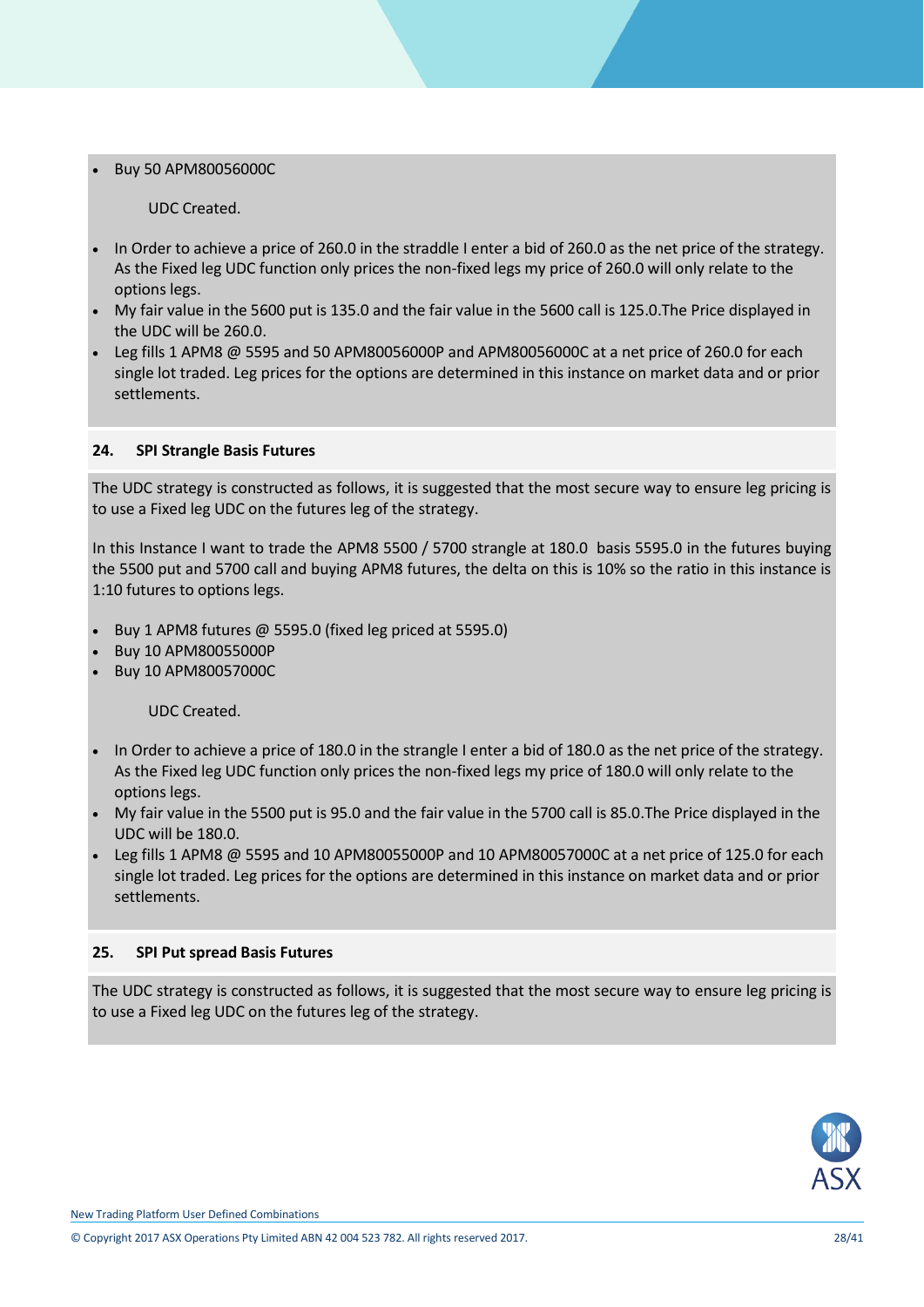In this Instance I want to trade the APM8 5650.0 / 5600.0 put spread at 26.0 basis 5700.0 in the futures (buying the 5650.0 put and selling the 5600.0 put and buying APM8 futures, the delta on this is 10% so the ratio in this instance is 1:10 futures to options legs.

- Buy 1 APM8 futures @ 5700.0 (fixed leg priced at 5700.0)
- Buy 10 APM80056500P
- Sell 10 APM80056000P

UDC Created.

- In Order to achieve a price of 26.0 in the put spread I enter a bid of 26.0 as the net price of the strategy. As the Fixed leg UDC function only prices the non-fixed legs my price of 26.0 will only relate to the options legs.
- My fair value in the 5650.0 put is 76.0 and the fair value in the 5600.0 put is 50.0. The Price displayed in the UDC will be 26.0.
- Leg fills 1 APM8  $\omega$  5700.0 and 10 APM80056500P and 10 APM80056000P at a net price of 0.260 for each single lot traded. Leg prices for the options are determined in this instance on market data and or prior settlements.

#### **26. SPI Put Butterfly**

The UDC strategy is constructed as follows, it is suggested that the most secure way to ensure leg pricing is to use a Fixed leg UDC on the Sell "guts" leg of the strategy where the ratio of this leg is the highest.

In this Instance I want to trade the APM8 5650.0 / 5625.0 / 5600.0 put butterfly buying 1 5650.0 put, selling 2 5625.0 puts and buying 1 5600.0 put at 5.0.

- Sell 2 APM80056250P @ 60.0 (fixed leg priced at 60.0)
- Buy 1 APM80056500P
- Buy 1 APM80056000P

- In Order to achieve a price of 5.0 in the put butterfly I enter a bid of 125.0 as the net price of the strategy. As the Fixed leg UDC function only prices the non-fixed legs my price of 125.0 will only relate to the non-fixed legs.
- My fair value in the 5650.0 put is 100.0 and the fair value in the 5600.0 put is 25.0, however we need to aggregate the two prices against the fixed leg price, in this instance the gut portion of the butterfly equates to 120.0 (ratio of 2 \* 60.0) as the algorithm only includes the non-fixed legs, our bid in this strategy is \$125.0.
- Leg fills 2 APM80056250P @ 60.0 and the 1 APM80056500P and 1 APM80056250P at a net price of 125.0 for each single lot traded. Leg prices for the options that are not fixed are determined in this instance on market data and or prior settlements.

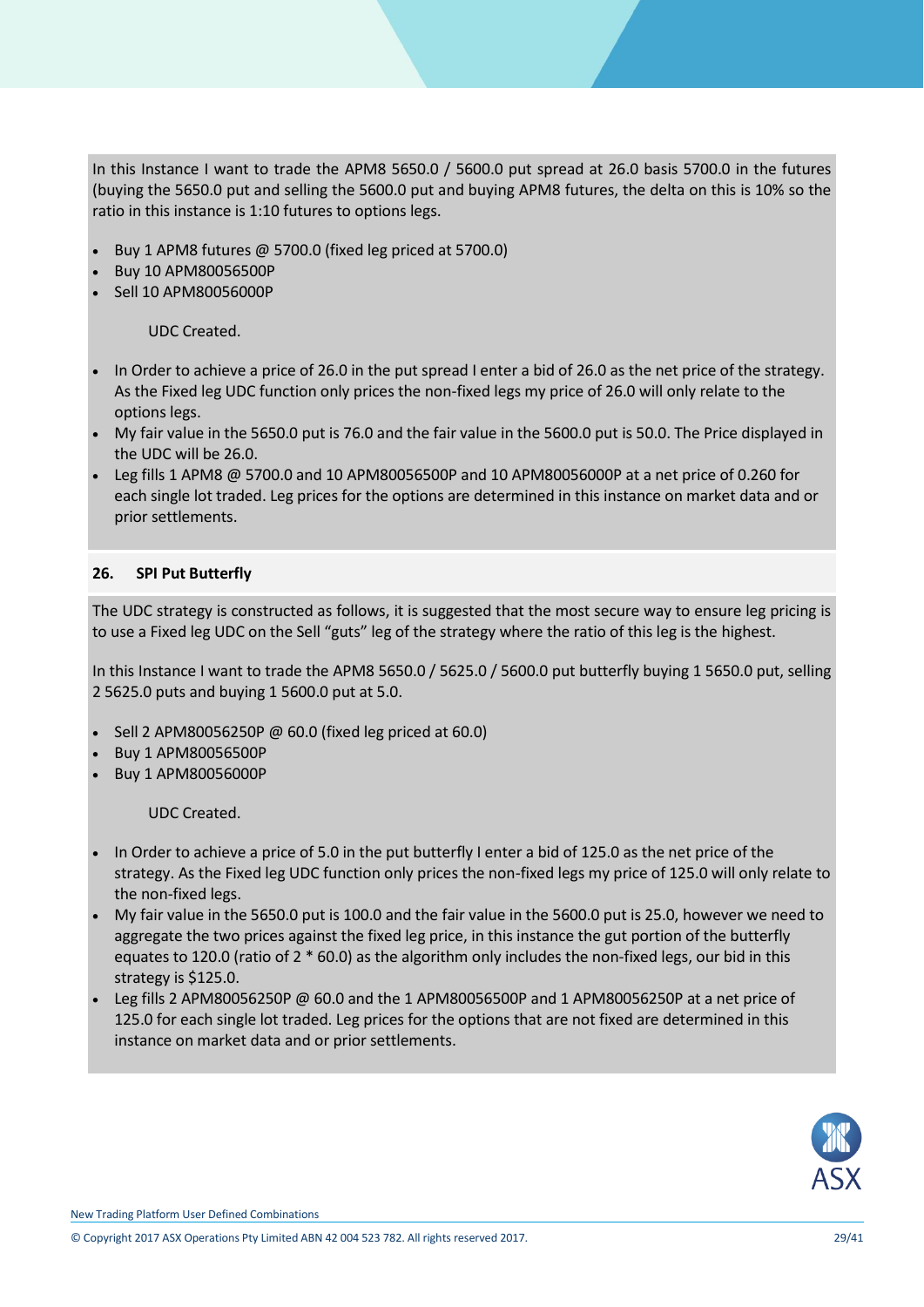#### **27. Debt Options Collar**

The UDC strategy is constructed as follows, it is suggested that the most secure way to ensure leg pricing is to use a Fixed leg UDC on the higher valued option.

In this Instance I want to trade the YTZ7 9780.0 / 9820.0 collar at 0.040 buying the put and selling the call.

- Buy 1 YTZ70097800P @ 0.220 (fixed leg priced at 0.220)
- Sell 1 YTZ70098200C

UDC Created.

- In Order to achieve a price of 0.040 in the collar I enter an offer of 0.180 in the call leg. As the Fixed leg UDC function only prices the non-fixed legs my price of 0.180 will be offset by the fixed leg of 0.220 giving me a filled net price of 0.040 in the strategy. The Price displayed in the UDC will be 0.180.
- Leg fills 1 YTZ70097800P @ 0.220 and 1 YTZ70098200C @ 0.180 for each single lot traded

#### **28. Debt Ratio Put Spread**

The UDC strategy is constructed as follows, it is suggested that the most secure way to ensure leg pricing is to use a Fixed leg UDC on the higher valued option although this is not a requirement you can Fix either leg.

In this Instance I want to trade the YTZ7 98.000 / 97.800 1 x 2 put spread at 0.060 buying the 98.000 put and selling 2 of the 97.800 puts.

- Buy 1 YTZ70098000P @ 0.200 (fixed leg priced at 0.200)
- Sell 2 YTZ70097800P

UDC Created.

- In Order to achieve a price of 0.060 in the ratio put spread I enter an offer of 0.070 for the 97.800 put.
- As the Fixed leg function only prices the non-fixed leg my price of 0.070 will be offset by the fixed leg of 0.200 bearing in mind the ratio is 1:2 (effectively I'm trading the 97.800 put at 0.140 points giving me a filled net price of 0.060 in the strategy. The Price displayed in the UDC will be 0.070.
- Leg fills 1 YTZ70098000P @ 0.200 and 2 YTZ70097800P @ 0.070 for each single lot traded

#### **29. Debt Options Strangle**

The UDC strategy is constructed as follows, it is suggested that the most secure way to ensure leg pricing is to use a Fixed leg UDC on the higher valued option although this is not a requirement you can Fix either leg.

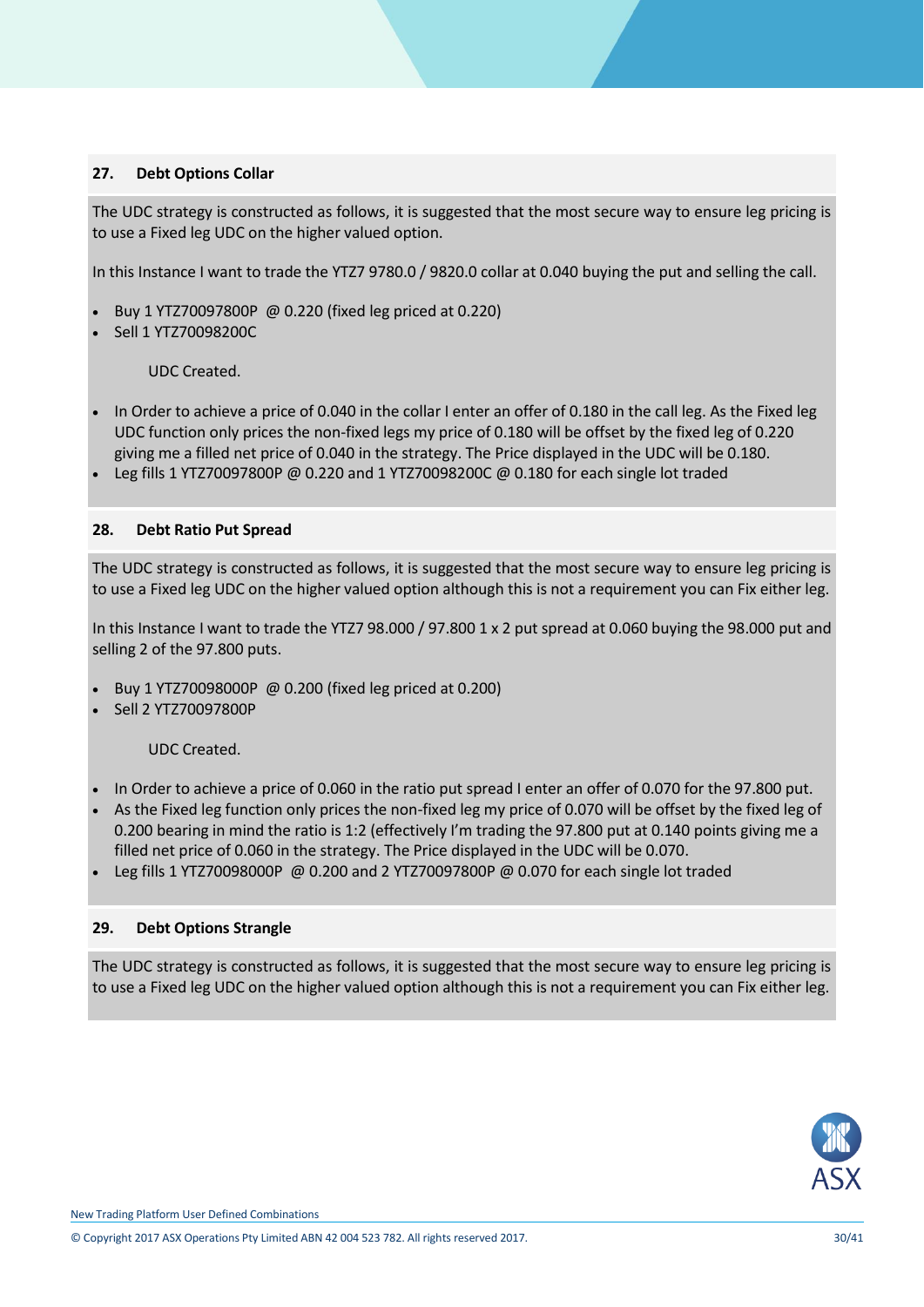In this Instance I want to trade the YTZ7 97800/ 98200 strangle at 0.380 buying the 97800 put and buying the 98200 call.

- Buy 1 YTZ70097800P @ 0.210 (fixed leg priced at 0.210)
- Buy 1 YTZ70098200C

UDC Created.

- In Order to achieve a price of 0.380 in the strangle I enter a bid of 0.170 for the call leg. As the Fixed leg UDC function only prices the non-fixed legs my price of 0.170 will be combined with the fixed leg of 0.210 giving me a filled net price of 0.380 in the strategy. The Price displayed in the UDC will be 0.170.
- Leg fills 1 YTZ70097800P @ 0.210 and 1 YTZ70098200C @ 0.170 for each single lot traded

#### **30. Debt Options Straddle**

Similar to the strangle the UDC strategy is constructed as follows, it is suggested that the most secure way to ensure leg pricing is to use a Fixed leg UDC on the higher valued option although this is not a requirement you can Fix either leg.

In thisInstance I want to trade the YTZ7 98.000 straddle at 0.420 buying the 98.000 put and buying the 98.000 call.

- Buy 1 YTZ70098000P @ 0.220 (fixed leg priced at 0.220)
- Buy 1 YTZ70098000C.

UDC Created.

- In Order to achieve a price of 0.420 in the straddle I enter a bid of 0.200 for the call leg. As the Fixed leg UDC function only prices the non-fixed legs my price of 0.200 will be combined with the fixed leg of 0.220 giving me a filled net price of 0.420 in the strategy. The Price displayed in the UDC will be 0.200.
- Leg fills 1 YTZ70098000P @ 0.220 and 1 YTZ70098000C @ 0.200 for each single lot traded

#### **31. Debt Delta Neutral F/0 example 1**

The UDC strategy is constructed as follows, it is suggested that the most secure way to ensure leg pricing is to use a Fixed leg UDC on the futures leg of the strategy.

In this Instance I want to trade the YTZ7 98.000 put at 0.250 basis 98.000 in the futures buying the 98.000 put and buying YTZ7 futures, the delta on this is 50% so the ratio in this instance is 1:2 futures to options.

- Buy 1 YTZ7 futures @ 98.000 (fixed leg priced at 98.000)
- Buy 2 YTZ70098000P

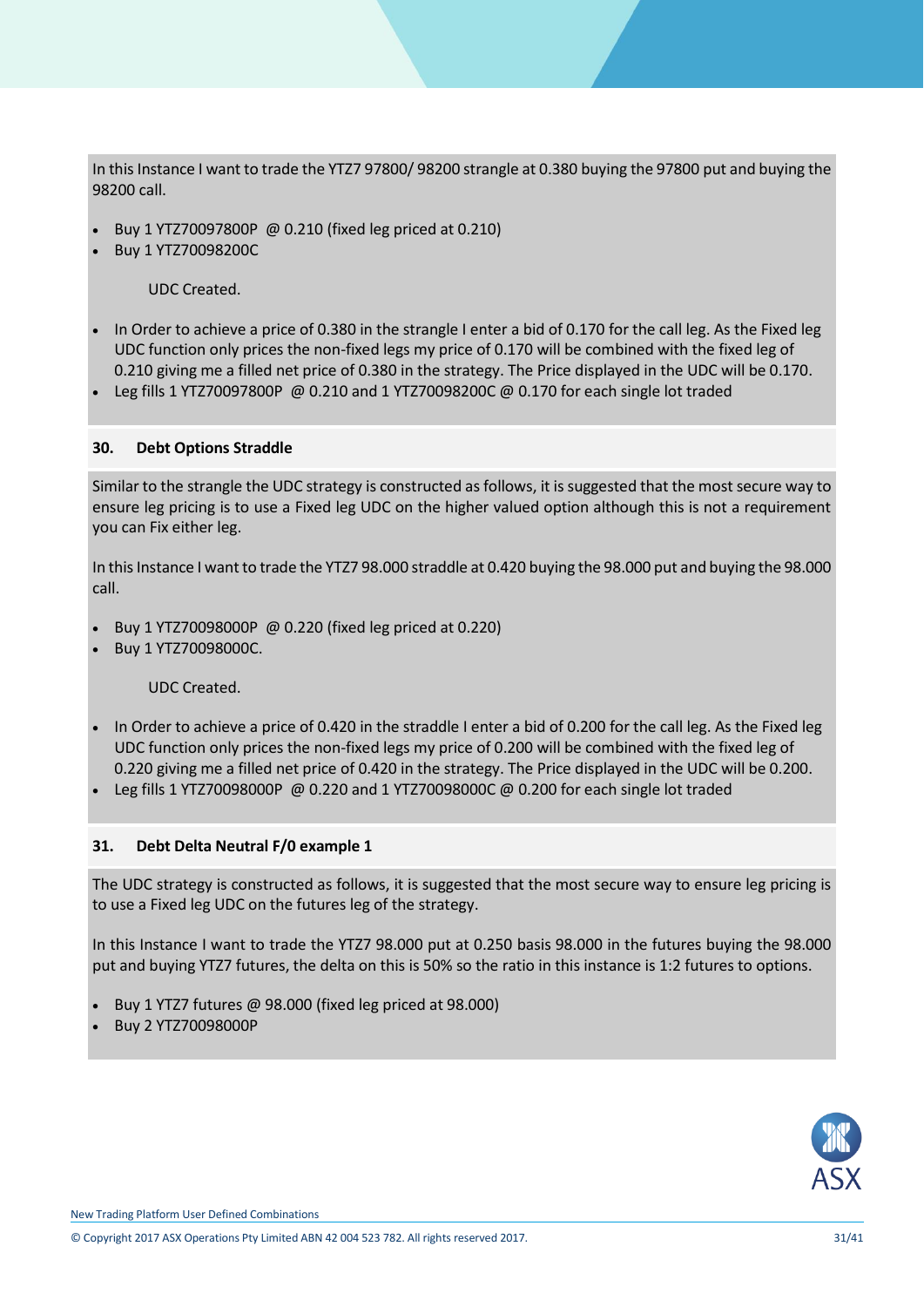UDC Created.

- In Order to achieve a price of 0.250 in the put I enter a bid of 0.250 for the put leg. As the Fixed leg UDC function only prices the non-fixed legs my price of 0.250 will only relate to the options leg.
- Leg fills 1 YTZ7 @ 98.000 and 2 YTZ70098000P @ 0.250 for each single lot traded

#### **32. Debt Delta Neutral F/0 example 2**

The UDC strategy is constructed as follows, it is suggested that the most secure way to ensure leg pricing is to use a Fixed leg UDC on the futures leg of the strategy.

In this Instance I want to trade the YTZ7 98.000 put at 0.140 basis 98.250 in the futures buying the 98.000 put and buying YTZ7 futures, the delta on this is 25% so the ratio in this instance is 1:4 futures to options.

- Buy 1 YTZ7 futures @ 98.250 (fixed leg priced at 98.250)
- Buy 4 YTZ70098000P

#### UDC Created.

- In Order to achieve a price of 0.140 in the put I enter a bid of 0.140 for the put leg. As the Fixed leg UDC function only prices the non-fixed legs my price of 0.140 will only relate to the options leg.
- Leg fills 1 YTZ7 @ 98.250 and 4 YTZ70098000P @ 0.140 for each single lot traded

#### **33. Debt Delta Neutral F/0 example 3**

The UDC strategy is constructed as follows, it is suggested that the most secure way to ensure leg pricing is to use a Fixed leg UDC on the futures leg of the strategy.

In this Instance I want to trade the YTZ7 98.000 put at 0.090 basis 98.350 in the futures buying the 98.000 put and buying YTZ7 futures, the delta on this is 17% so the ratio in this instance is 17:100 futures to options.

- Buy 17 YTZ7 futures @ 98.350 (fixed leg priced at 98.350)
- Buy 100 YTZ70098000P

- In Order to achieve a price of 0.090 in the put I enter a bid of 0.090 for the put leg. As the Fixed leg UDC function only prices the non-fixed legs my price of 0.090 will only relate to the options leg.
- Leg fills 17 YTZ7 @ 98.350 and 100 YTZ70098000P @ 0.090 for each single lot traded

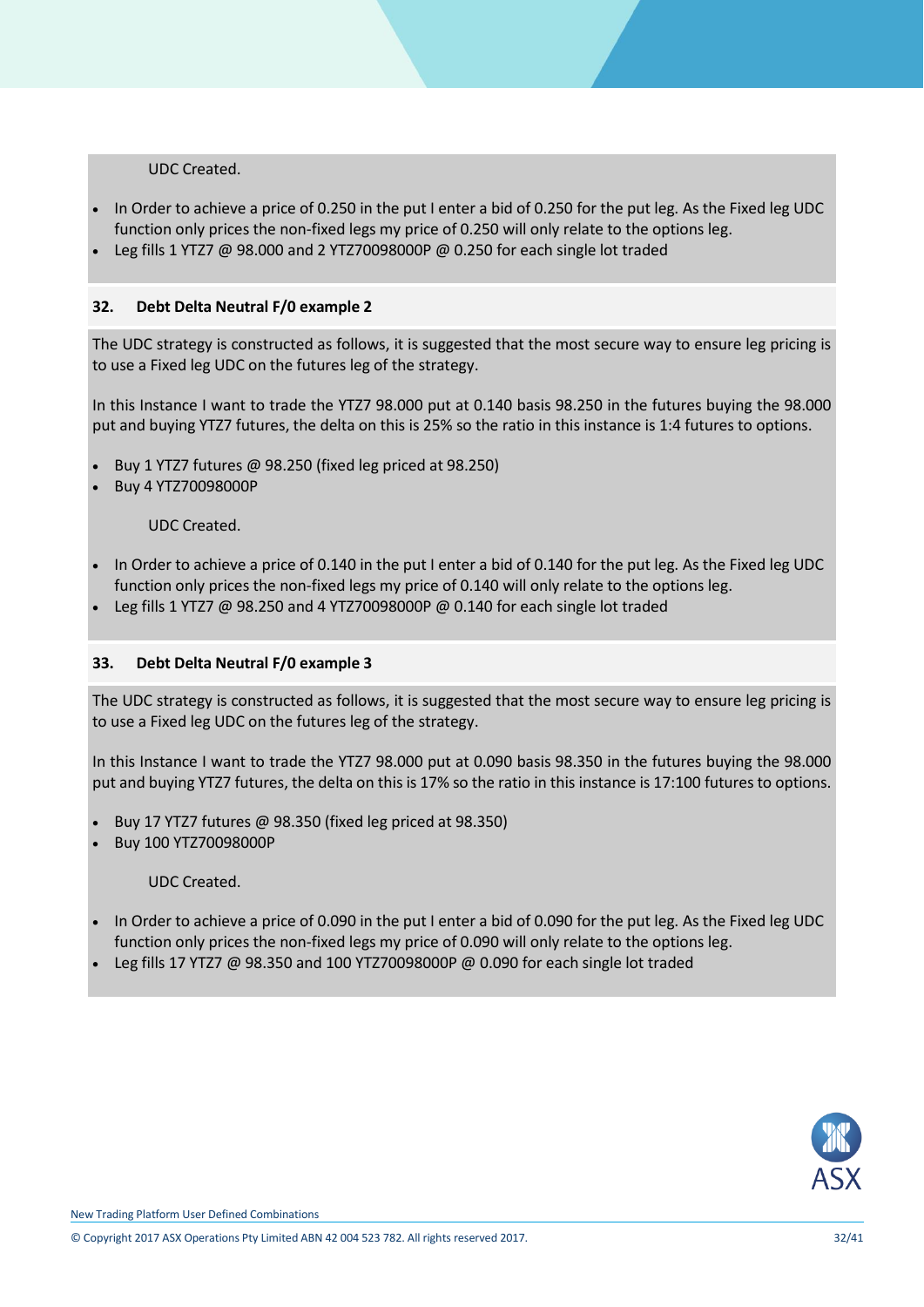#### **34. Debt Delta Neutral F/0 example 4**

The UDC strategy is constructed as follows, it is suggested that the most secure way to ensure leg pricing is to use a Fixed leg UDC on the futures leg of the strategy.

In this Instance I want to trade the YTZ7 98.000 put at 0.060 basis 98.400 in the futures buying the 98.000 put and buying YTZ7 futures, the delta on this is 12% so the ratio in this instance is 3:25 futures to options.

- Buy 3 YTZ7 futures @ 98.400 (fixed leg priced at 98.400)
- Buy 25 YTZ70098000P

UDC Created.

- In Order to achieve a price of 0.060 in the put I enter a bid of 0.060 for the put leg. As the Fixed leg UDC function only prices the non-fixed legs my price of 0.060 will only relate to the options leg.
- Leg fills 3 YTZ7 @ 98.400 and 25 YTZ70098000P @ 0.060 for each single lot traded

#### **35. Debt Call Spread**

The UDC strategy is constructed as follows, it is suggested that the most secure way to ensure leg pricing is to use a Fixed leg UDC on the higher valued option although this is not a requirement you can Fix either leg.

In this Instance I want to trade the YTZ7 98.000 / 98.200 call spread at 0.100 buying the 98.000 call and selling the 98.200 call.

- Buy 1 YTZ70098000C @ 0.220 (fixed leg priced at 0.220)
- Sell 1 YTZ70098200C

UDC Created.

- In Order to achieve a price of 0.100 in the call spread I enter an offer of 0.120 for the 98.200 call leg. As the Fixed leg UDC function only prices the non-fixed legs my price of 0.120 will be offset by the fixed leg of 0.220 giving me a filled net price of 0.100 in the strategy. The Price displayed in the UDC will be 0.120.
- Leg fills 1 YTZ70098000C @ 0.220 and 1 YTZ70098200C @ 0.120 for each single lot traded

#### **36. Debt Straddle Basis Futures**

The UDC strategy is constructed as follows, it is suggested that the most secure way to ensure leg pricing is to use a Fixed leg UDC on the futures leg of the strategy.

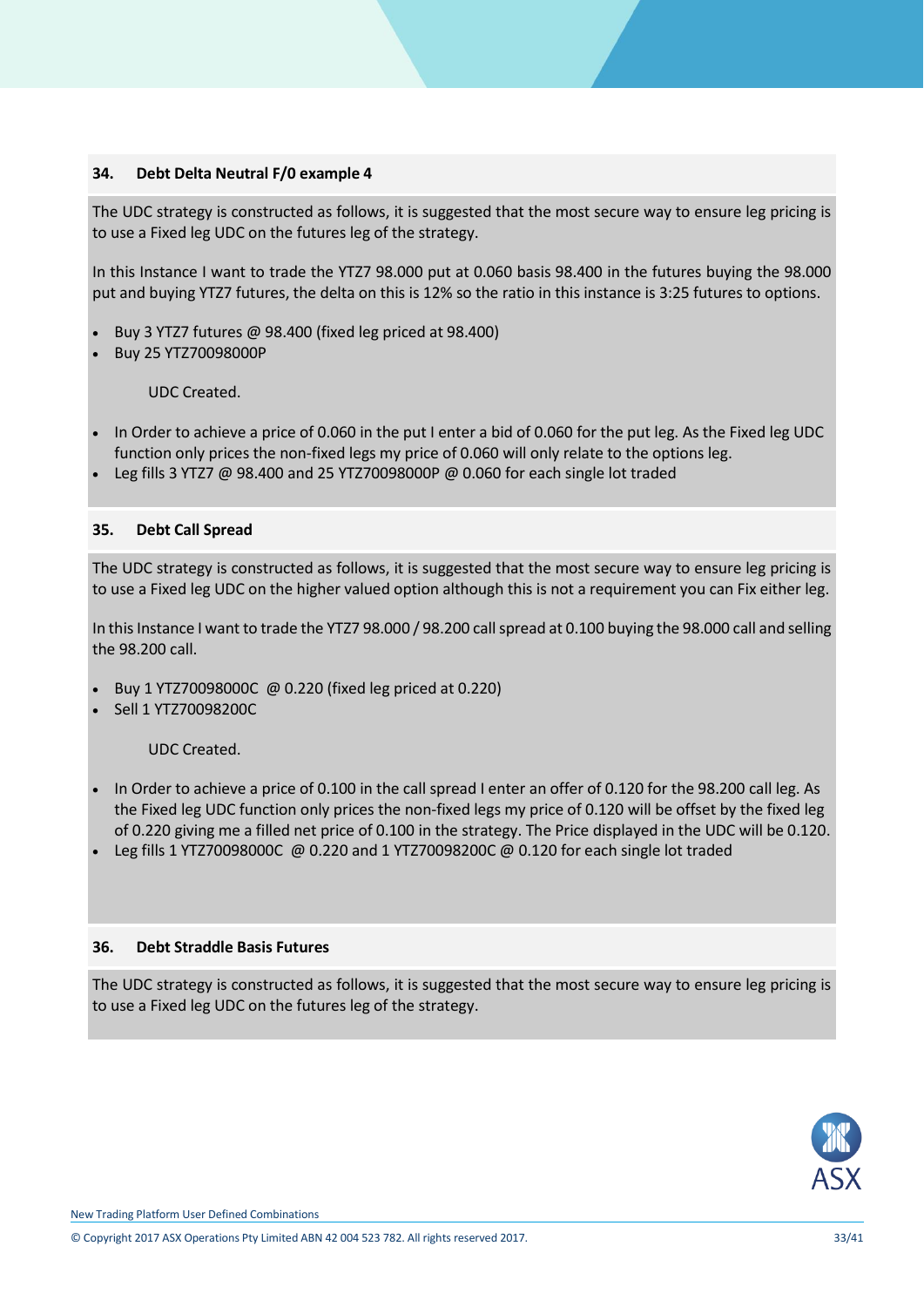In thisInstance I want to trade the YTZ7 98.000 straddle at 0.460 basis 97.960 in the futures buying the 98.000 put and call and buying YTZ7 futures, the delta on this is 2% so the ratio in this instance is 1:50 futures to options legs.

- Buy 1 YTZ7 futures @ 97.960 (fixed leg priced at 97.960)
- Buy 50 YTZ70098000P
- Buy 50 YTZ70098000C

UDC Created.

- In Order to achieve a price of 0.460 in the straddle I enter a bid of 0.460 as the net price of the strategy. As the Fixed leg UDC function only prices the non-fixed legs my price of 0.460 will only relate to the options legs.
- My fair value in the 98.000 put is 0.250 and the fair value in the 98.000 call is 0.210. The Price displayed in the UDC will be 0.460.
- Leg fills 1 YTZ7  $\omega$  97.960 and 50 YTZ70098000P and 50 YTZ70098000C at a net price of 0.460 for each single lot traded. Leg prices for the options are determined in this instance on market data and or prior settlements.

#### **37. Debt Strangle Basis Futures**

The UDC strategy is constructed as follows, it is suggested that the most secure way to ensure leg pricing is to use a Fixed leg UDC on the futures leg of the strategy.

In this Instance I want to trade the YTZ7 97.800 / 98.200 strangle at 0.260 basis 97.950 in the futures buying the 97.800 put and 98.200 call and buying YTZ7 futures, the delta on this is 10% so the ratio in this instance is 1:10 futures to options legs.

- Buy 1 YTZ7 futures @ 97.950 (fixed leg priced at 97.950)
- Buy 10 YTZ70097800P
- Buy 10 YTZ70098200C

- In Order to achieve a price of 0.260 in the strangle I enter a bid of 0.260 as the net price of the strategy. As the Fixed leg UDC function only prices the non-fixed legs my price of 0.260 will only relate to the options legs.
- My fair value in the 97.800 put is 0.150 and the fair value in the 98.200 call is 0.110. The Price displayed in the UDC will be 0.260.
- Leg fills 1 YTZ7 @ 97.950 and 10 YTZ70097800P and 10 YTZ70098200C at a net price of 0.260 for each single lot traded. Leg prices for the options are determined in this instance on market data and or prior settlements.

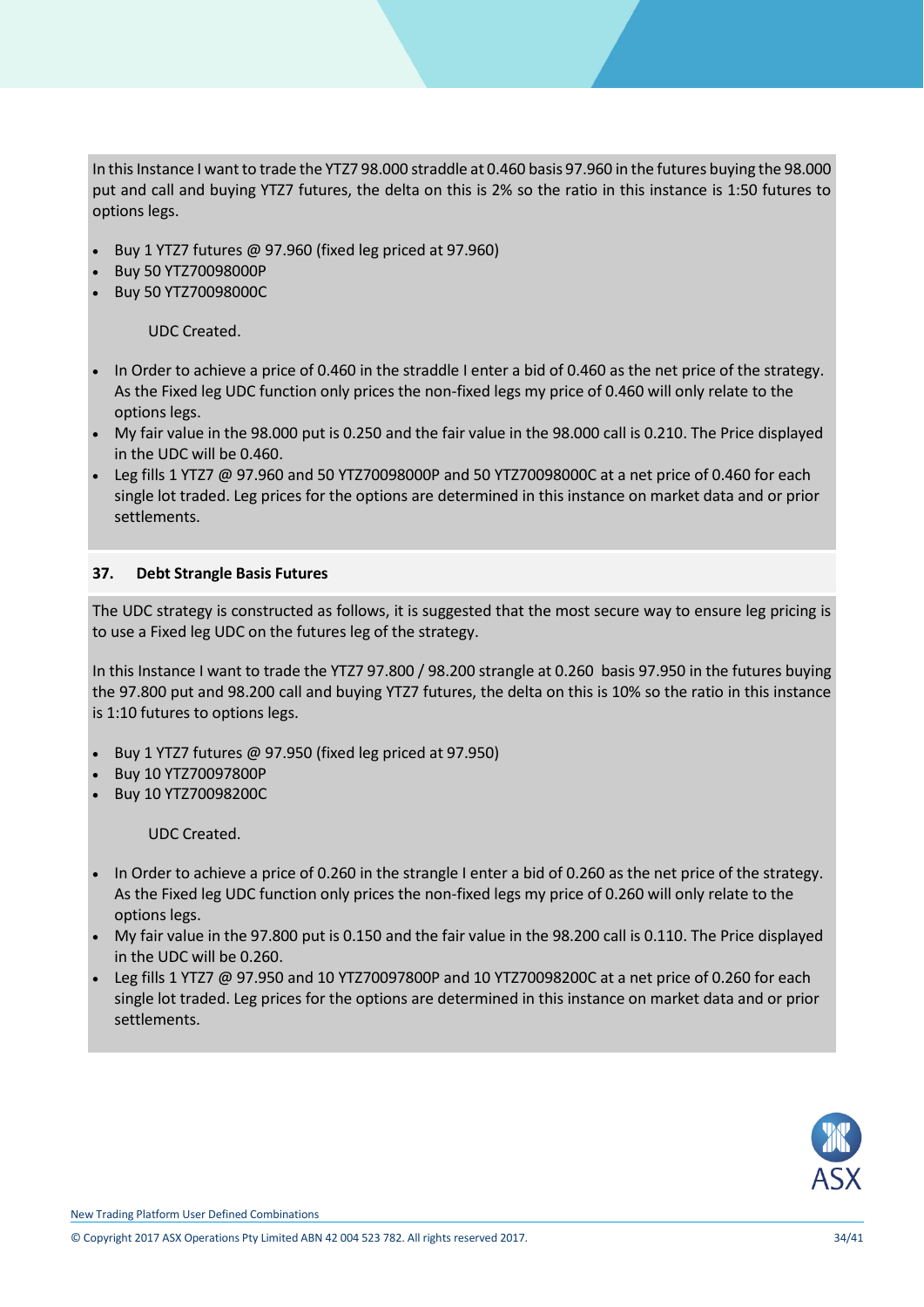#### **38. Debt Put spread Basis Futures**

The UDC strategy is constructed as follows, it is suggested that the most secure way to ensure leg pricing is to use a Fixed leg UDC on the futures leg of the strategy.

In this Instance I want to trade the YTZ7 98.200 / 98.000 put spread at 0.170 basis 98.300 in the futures buying the 98.200 put and selling the 98.000 put and buying YTZ7 futures, the delta on this is 10% so the ratio in this instance is 1:10 futures to options legs.

- Buy 1 YTZ7 futures @ 98.300 (fixed leg priced at 98.300)
- Buy 10 YTZ70098200P
- Sell 10 YTZ70098000P

UDC Created.

- In Order to achieve a price of 0.170 in the put spread I enter a bid of 0.170 as the net price of the strategy. As the Fixed leg UDC function only prices the non-fixed legs my price of 0.170 will only relate to the options legs.
- My fair value in the 98.200 put is 0.280 and the fair value in the 98.000 put is 0.110. The Price displayed in the UDC will be 0.170.
- Leg fills 1 YTZ7 @ 98.300 and 10 YTZ70098200P and 10 YT70098000P at a net price of 0.170 for each single lot traded. Leg prices for the options are determined in this instance on market data and or prior settlements.

#### **39. Debt Put Butterfly**

The UDC strategy is constructed as follows, it is suggested that the most secure way to ensure leg pricing is to use a Fixed leg UDC on the Sell "guts" leg of the strategy where the ratio of this leg is the highest.

In this Instance I want to trade the YTZ7 98.200 / 98.100 / 98.000 put butterfly buying 1 98.200 put, selling 2 98.100 puts and buying 1 98.000 put at 0.020

- Sell 2 YTZ70098100P @ 0.140 (fixed leg priced at 0.140)
- Buy 1 YTZ70098200P
- Buy 1 YTZ70098000P

UDC Created.

- In Order to achieve a price of 0.020 in the put butterfly I enter a bid of 0.300 as the net price of the strategy. As the Fixed leg UDC function only prices the non-fixed legs my price of 0.300 will only relate to the non-fixed legs.
- My fair value in the 98.200 put is 0.210 and the fair value in the 98.000 put is 0.090, however we need to aggregate the two prices against the fixed leg price, in this instance the gut portion of the butterfly



New Trading Platform User Defined Combinations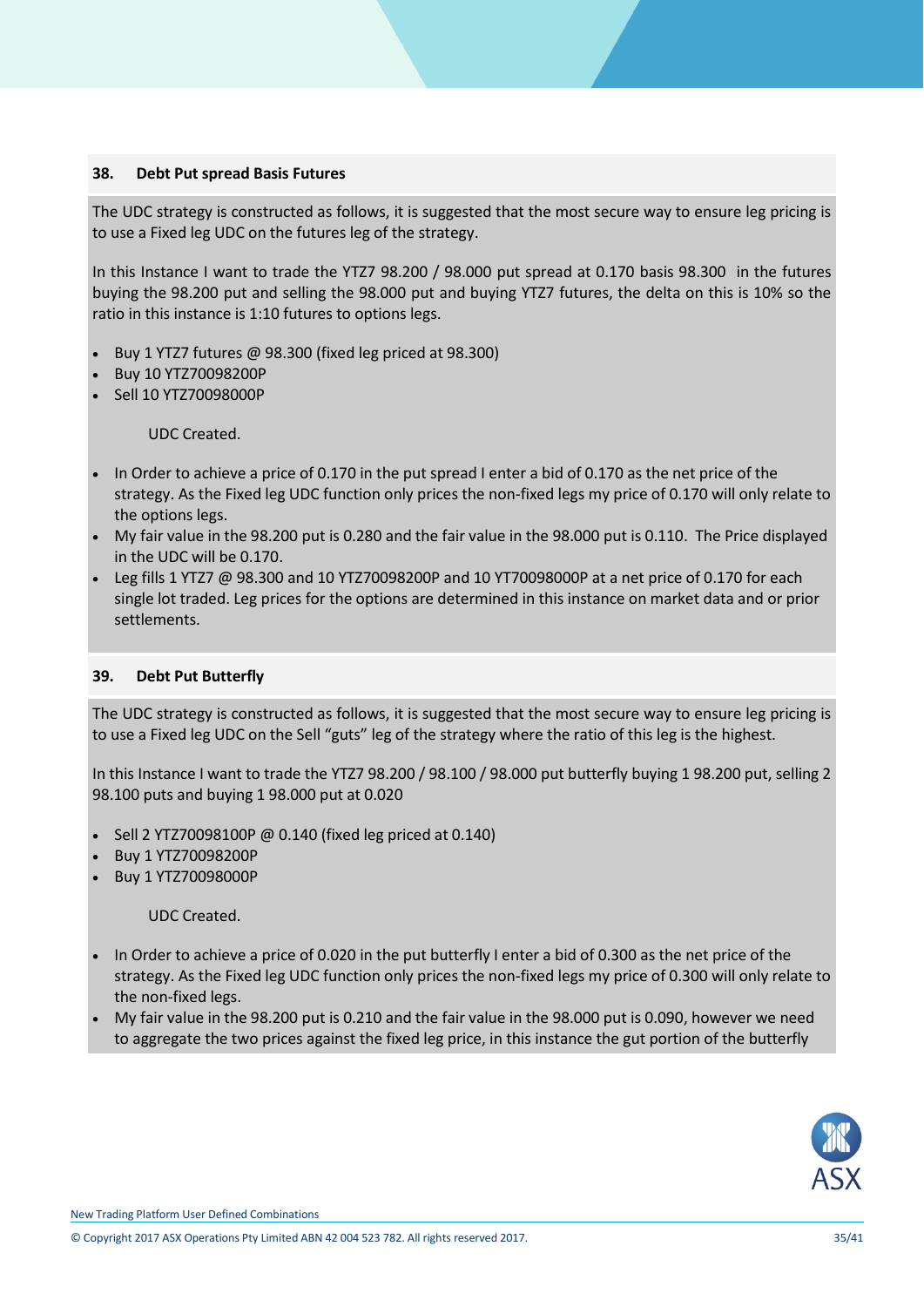equates to 0.280 (ratio of 2 \* 0.140) as the algorithm only includes the non-fixed legs, our bid in this strategy is 0.300.

 Leg fills 2 YTZ70098100P @ 0.140 and the 1 YTZ70098200P and 1 YTZ70098000P at a net price of 0.300 for each single lot traded. Leg prices for the options that are not-fixed are determined in this instance on market data and or prior settlements.



New Trading Platform User Defined Combinations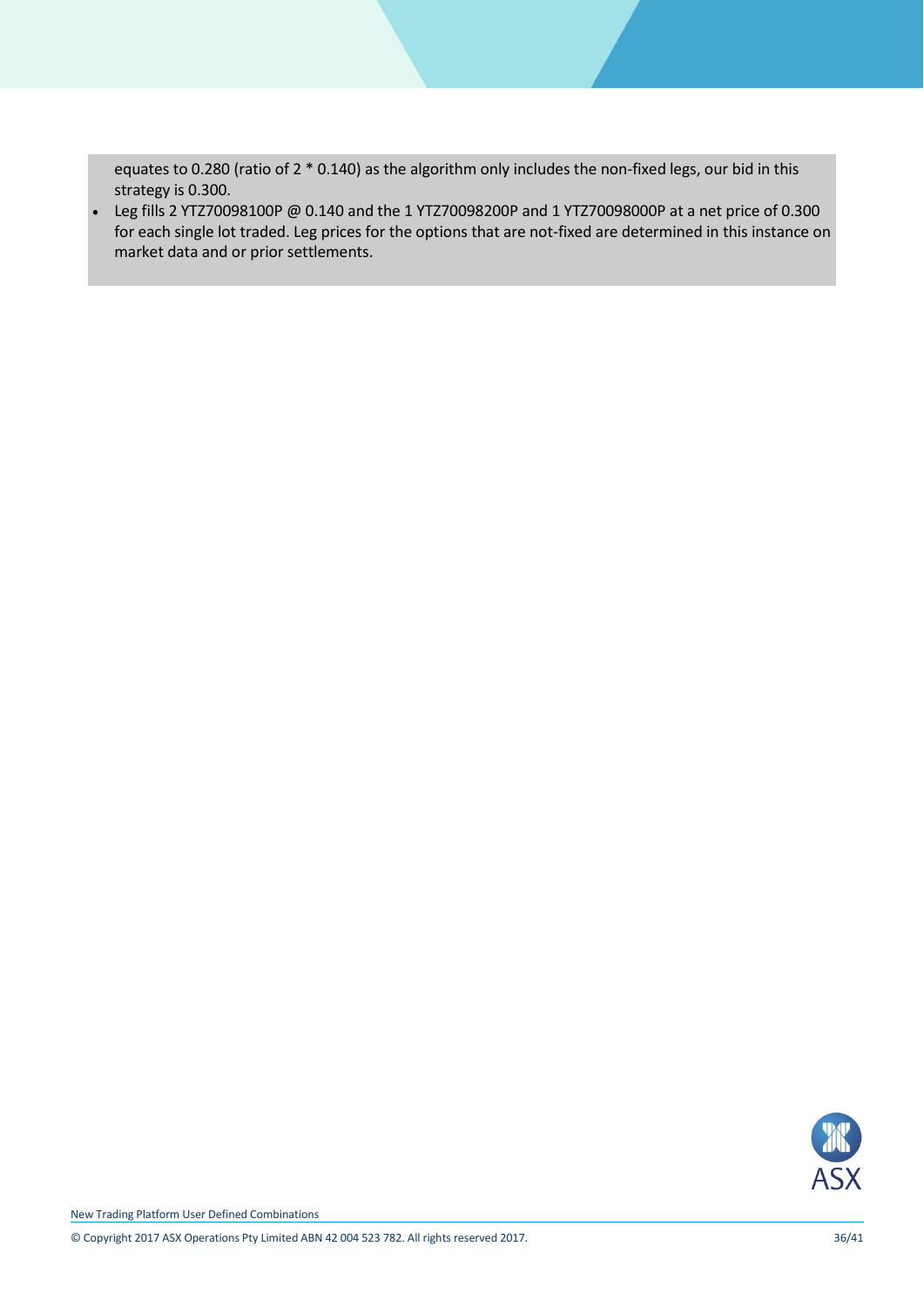### <span id="page-36-0"></span>**12.Appendix A: Trade Price Algorithm**

This section describes the algorithm used to determine leg prices for combination-to-combination trades.

#### **Note** G)

For fixed leg price strategies, this algorithm disregards the fixed leg due to its locked-in price. It will always match at, or better than the locked-in price.

### <span id="page-36-1"></span>12.1. Define Anchoring Sequence

#### <span id="page-36-2"></span>*12.1.1. Leg Sorting*

The anchoring sequence is determined by sorting all legs as follows:

- 1. The anchoring leg, see 'Define Anchoring Leg and its Preliminary Price'.
- 2. Futures with Last Trade Price (LTP), followed by futures without LTP
- 3. Options with LTP, followed by Options without LTP

If undefined, leg order is determined by the system's internal processing order of the reference data.

#### <span id="page-36-3"></span>*12.1.2. Define the Anchoring Leg and its Preliminary Price*

This algorithm defines the steps required to determine the anchoring leg and its preliminary price.

From the set of possible anchoring legs, select a leg with the newest reference price in the following order:

- 1. Last Trade Price (LTP)
- 2. Anomalous Order Threshold (AOT)
- 3. Adjusted closing price for a dual session contract
- 4. Prior settlement price

If none of the legs has a reference price, the first leg in the anchoring sequence is selected as the anchoring leg and a preliminary price of min tick.

If one or more legs have a reference price (\*), define the anchoring leg and set its preliminary price, as per steps in [6.1.3,](#page-36-4) and no further steps are processed.

#### <span id="page-36-4"></span>*12.1.3. Legs with a Reference Price*

From the set of possible legs with a reference price, select the anchoring leg. Search based on the following priority order, and set the preliminary price accordingly. When a match is found, omit any further steps.

- 1. Pick the leg which has reference price within ">=<" spread\*, and set preliminary price to its reference price. (\*\*)
- 2. Pick the leg which has reference price outside of " $\langle \rangle$ " spread\*, and set preliminary price to reference price (\*\*) adjusted to bid/ask (select bid/ask if it potentially improves the market).
- 3. Pick the leg which has reference price, and a bid or ask, and set preliminary price to the bid (or ask) if it improves market, else set to reference price.

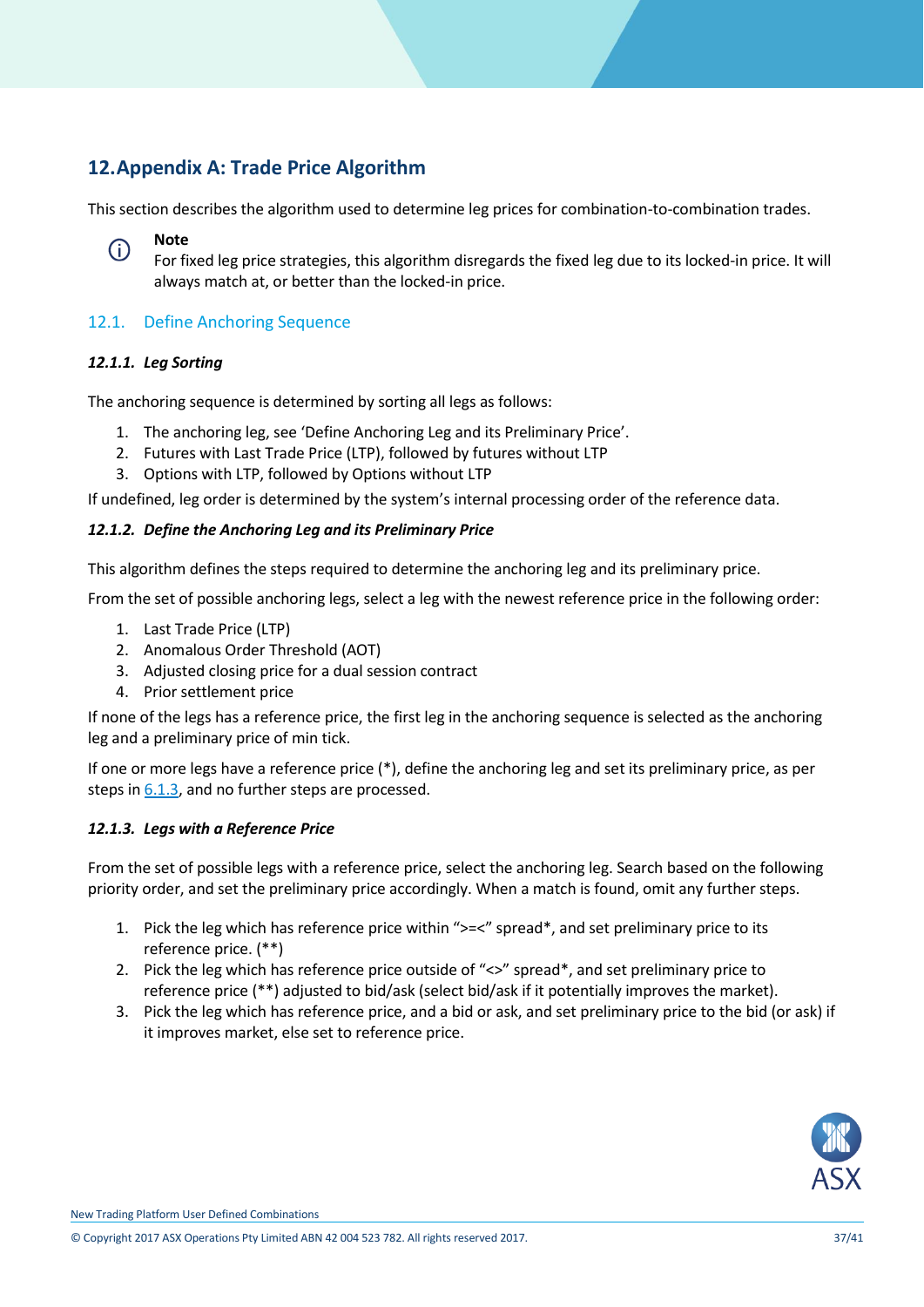- 4. Pick the leg which has reference price but no spread\*, and set preliminary price to reference price. (\*\*)
- **(\*)** Definition of spread\* = the tightest interval of orders, visible baits, and AOT lower/upper limits.
- (\*\*) If this is fulfilled by more than one leg, select the leg with the most recent timestamp, and if more than one leg has a same timestamp, select the leg with lowest leg order after leg sorting.

#### <span id="page-37-0"></span>*12.1.4. Trade Price Algorithm*

This algorithm sets a preliminary price for all the legs. Except the anchor leg, the preliminary price for each leg order book is set per the following priority rule:

- 1. If reference price\*\* exists within the spread\*, set preliminary price to this reference price.
- 2. If reference price\*\* exists but is now outside the spread\*, the preliminary price is moved onto the spread\* (meaning set to closest of best bid/ask, if it improves the market).
- 3. If reference price\*\* and a bid (or ask) exists but no spread\* is available, preliminary price is set to the bid (or ask) if it improves market, otherwise set to reference price\*\*.
- 4. If reference price\*\* exists but no bid and ask exists, preliminary price is set to the reference price\*\*.
- 5. If reference price\*\* does not exist, but a spread\* exists, preliminary price is set to the midpoint of the spread\*.
- 6. If the order book has bid prices but no ask prices, the preliminary price is set to the best bid price.
- 7. If the order book has ask prices but no bid prices, the preliminary price is set to the best ask price.
- 8. If the leg is completely empty, the preliminary price is set to min tick.

**\*Spread** is the tightest interval of Price bands (AOT) and Best Bid-Offer (BBO), where BBO includes both real order and visible baits.

#### **\*\*Reference price** is defined as:

- 1. Last Trade Price [LTP trades that update trade statistics]
- 2. If AOT is set, use AOT price
- 3. Adjusted closing price (for a dual session contract)
- 4. Prior Settlement Price

#### <span id="page-37-1"></span>*12.1.5. Adjustment of Leg Prices*

Once the preliminary price has been determined for each leg, it's adjusted (if required) until it adds up to the correct net price of the strategy. For each leg, the preliminary price is modified according to the iterative algorithm below.

The modification of preliminary price is completed in four iterations at a maximum. In each iteration, in reverse "Anchoring sequence" order, the legs are adjusted one at a time, starting from the preliminary prices

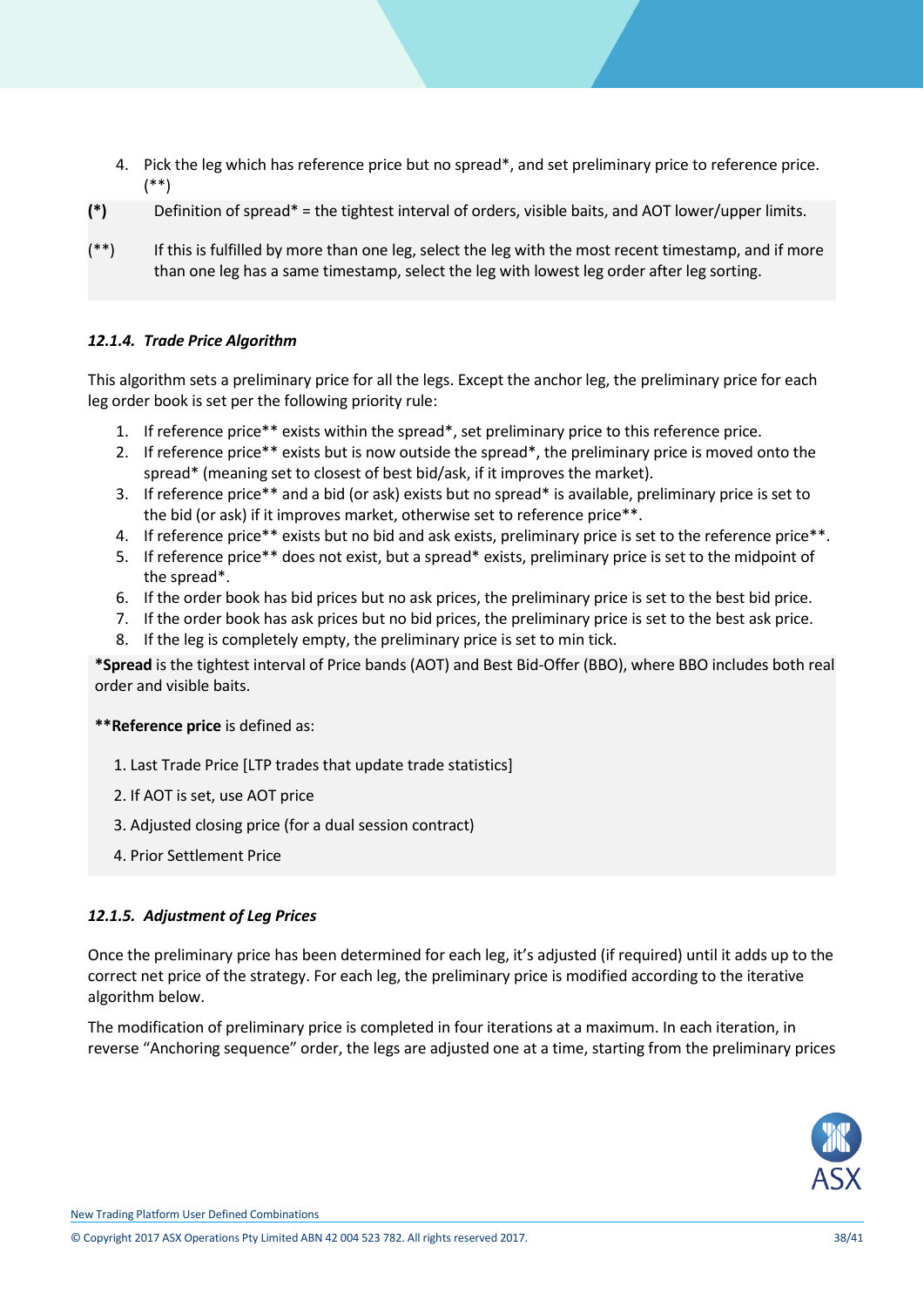every time. For each iteration, if the calculated prices fulfill the net price, the following iterations are omitted.

There is a limit to how much the preliminary prices are allowed to be adjusted for each leg and for each iteration. This limit is defined by the effective spread, and the effective spread is defined somewhat differently for each iteration.

| 1st Iteration        | The effective spread is determined by the most generous (tightest interval) of baits,<br>orders, price bands, and 0. If the resulting net price equals the trade price after the first<br>iteration, all further steps are omitted. |
|----------------------|-------------------------------------------------------------------------------------------------------------------------------------------------------------------------------------------------------------------------------------|
| 2nd Iteration        | The effective spread is determined by the most generous (tightest interval) of orders,<br>price bands, and 0. If the resulting net price equals the trade price after the second<br>iteration, all further steps are omitted.       |
| <b>3rd Iteration</b> | The effective spread is determined by orders and 0. If the resulting net price equals the<br>trade price after the third iteration, all further steps are omitted.                                                                  |
| 4th Iteration        | The effective spread is one-sided with a bid price of 1 tick (to prohibit a price of zero<br>and negative prices).                                                                                                                  |

The following adjustments are made, in each of the four iterations described above, based on the effective spread for each iteration.

#### **1. The net price, resulting from the preliminary leg prices, is calculated by iterating over all the legs.**

- If the leg is a buy leg in the combination definition, the leg price multiplied by the leg ratio is added.
- If the leg is a sell leg in the combination definition, the leg price multiplied by the leg ratio is subtracted.

The overall net price of the strategy is calculated as:

*Sum of BUY (leg ratio \* leg price) - Sum of SELL (leg ratio \* leg price)*

- 2. **If the resulting net price equals the trade net price, there is no need for further calculations and the remaining steps are omitted.**
- If the resulting net price is too high and the current leg is a buy leg, or if the resulting net price is too low and the current leg is a sell leg, the leg price must be decreased to get closer to the desired net price.
- The preliminary leg price is decreased by the net price difference divided by the leg ratio, but is not allowed to go outside the effective spread.

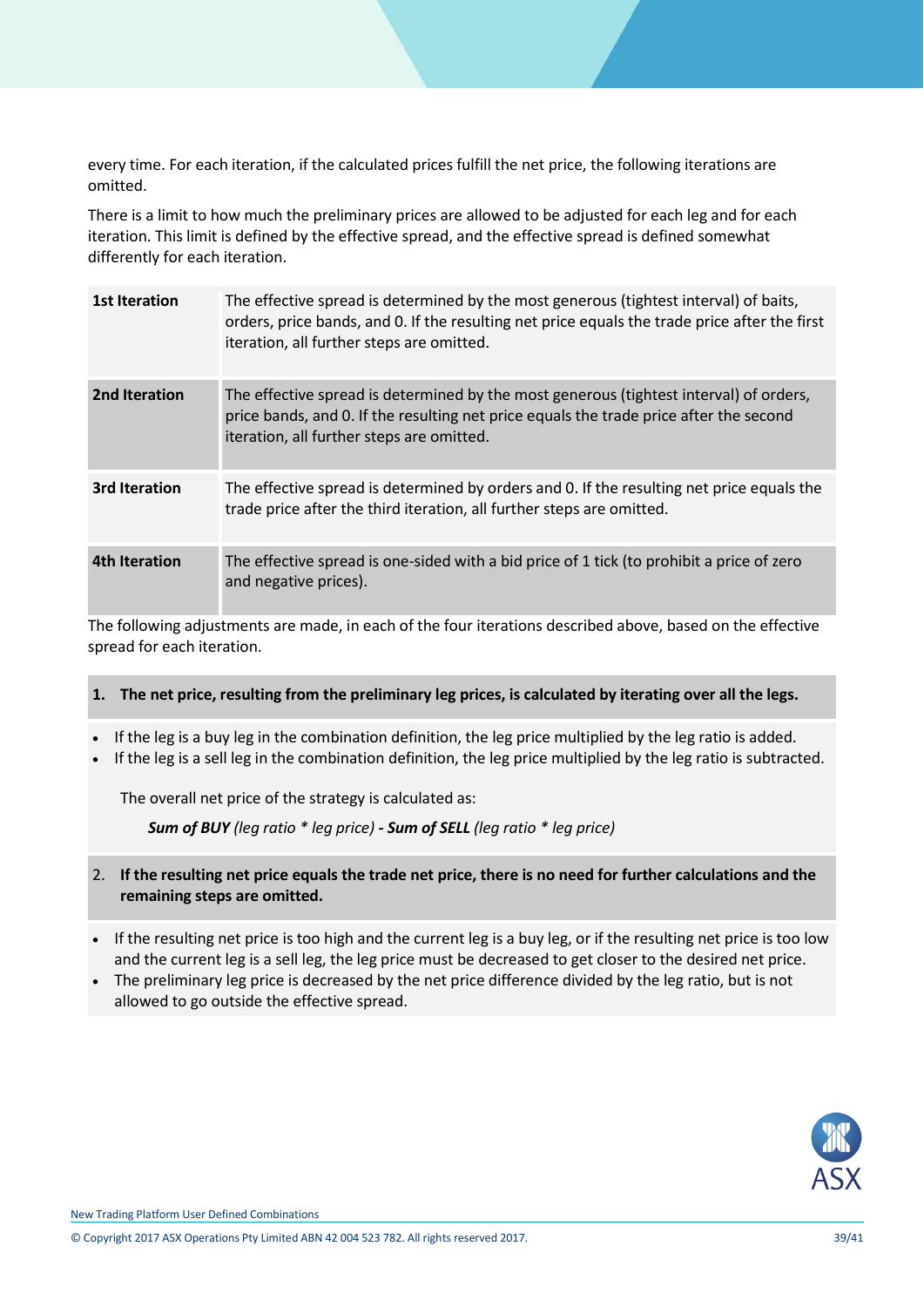- This means that if the preliminary price adjusted by the net price difference goes outside of the effective spread limit, the adjusted preliminary price is set to the price of the limit (using maximum allowed adjustment within effective spread).
- If the resulting net price is too low and the current leg is a buy leg, or if the resulting net price is too high and the current leg is a sell leg, the leg price needs to be increased to get closer to the desired net price.
- The preliminary leg price is increased by the net price difference divided by the leg ratio, but is not allowed to go outside the effective spread.
- This means that if preliminary price adjusted by net price difference goes beyond the effective spread limit, the adjusted preliminary price is set to the price of the limit (maximum adjustment allowed).
- **3. The system rounds the price to the nearest tick (round half up). If the preliminary price happens to land right between two ticks the higher is taken.**